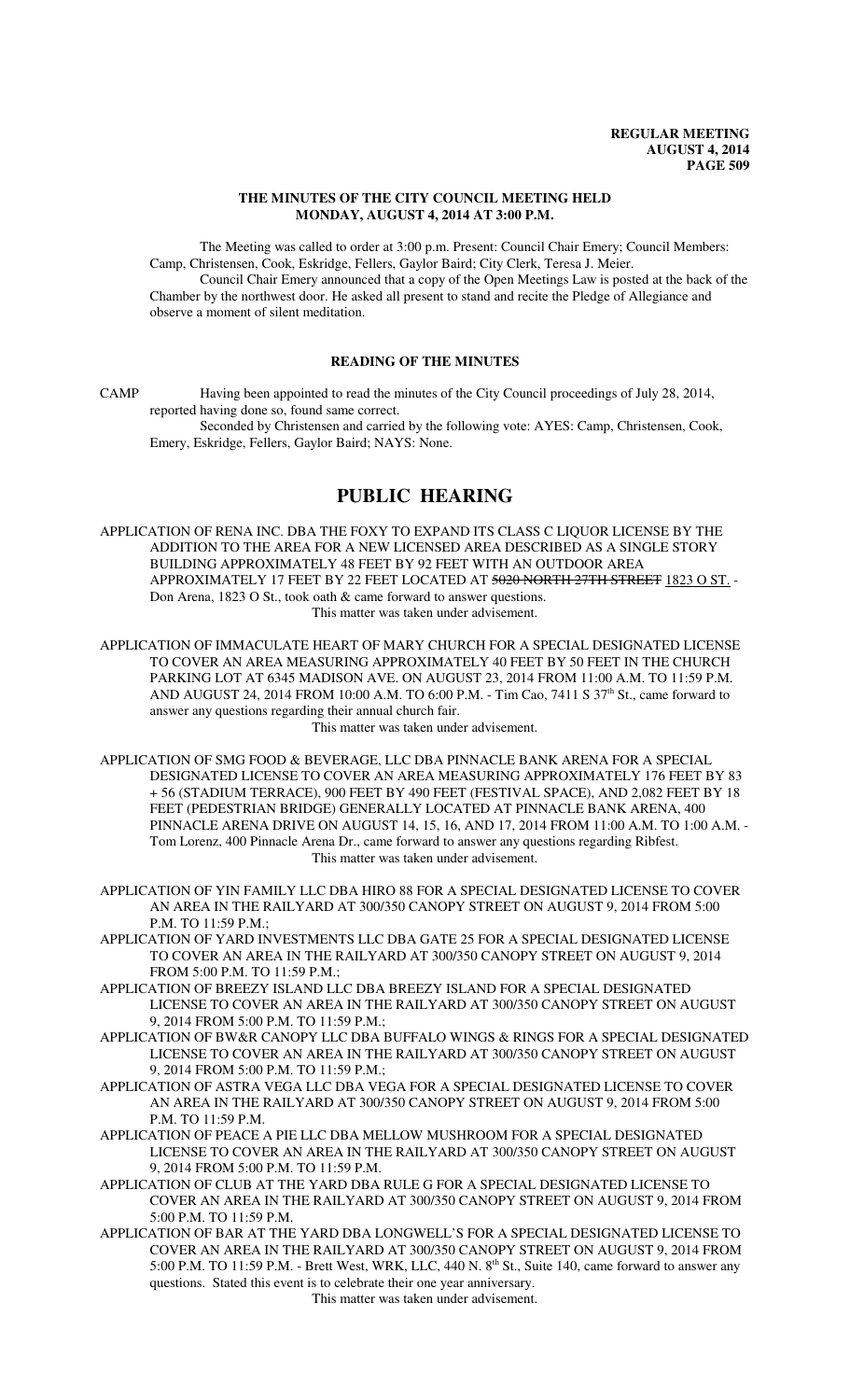VACATION 14003 - VACATING THE EAST/WEST ALLEY BETWEEN NORTH 10TH STREET AND VACATED NORTH 11TH STREET WITHIN BLOCK 28, ORIGINAL LINCOLN - Marvin Krout, Planning Director, came forward to state this is a request for vacation of a remaining portion of an alley in the downtown area. Most of the block is owned by UNL. There's also a church that's on the south portion of the block. UNL is just asking to vacate the remaining portion of the alley which provides access to the church & the University for parking so that they can maintain it & control it themselves. It doesn't provide access to any other property. The church & UNL have a private agreement about the maintenance & access and so we've recommended approval.

This matter was taken under advisement.

ANNEXATION 13005 - AMENDING ORDINANCE NO. 19952 TO ACCEPT A SUBSTITUTE MAP TO CORRECTLY SHOW THE BOUNDARY LINE OF THE ANNEXED PROPERTY GENERALLY LOCATED AT N.W. 27TH STREET AND HIGHWAY 34. - Marvin Krout, Planning Director, came forward to explain that the previous map included with Ord. 19952 showed we were annexing too much property along Hwy. 34 so we would ask you to adopt the corrected map so we can keep that portion of Hwy. 34 out in the County.

This matter was taken under advisement.

AMENDING TITLE 21 OF THE LINCOLN MUNICIPAL CODE BY ADDING A NEW CHAPTER 21.09 ENTITLED "REGISTRATION OF NEGLECTED BUILDINGS" TO ESTABLISH A REGISTRATION SYSTEM FOR MONITORING VACANT AND NEGLECTED RESIDENTIAL BUILDINGS WITHIN THE CITY - Jon Carlson, Manager of the City's Stronger, Safer Neighborhood Program, came forward to state this is part of our continued work to eliminate problem properties. We've identified a need for stronger enforcement language to deal with a small pool of properties that continue to be an issue, approx. 50 - 100, scattered across the community. Energy is focused on property owners who have had multiple contacts with the City. Once they cross that deterioration threshold, Building & Safety sends a notice to the owner declaring the property neglected & requiring them to register the building. Registration has to include a plan  $\&$  a time table to improve the property or demolish it. These don't have to be Building  $\&$ Safety approved construction plans but it can't be chicken scratches on the back of a napkin either. It's gotta be a reasonable plan to show that you're going to be able to effect those repairs or demolish it within that time frame. They also have to provide a registered agent that we can have good contact with for notices. And, lastly, they have to pay a \$500 registration fee for each 90 day period the property remains on the list. If they fail to come down, the City can register the building & place a lien on their property for the registration fee. In addition to that, if they fail to register, they can be assessed up to a \$500 civil penalty for failure to comply with the registration process. That also goes as a lien against the property. The lien & the fine can be assessed every 90 day period that the property stays on the list. As those liens build up, we could potentially foreclose on the property & place it up for auction. We want to make the list of neglected properties & the liens very transparent, we want to invite the widest range of potential purchasers for these, & we also want to make sure in our conversations that we're supporting the new purchaser. The property owner may decide to sell on their own & that's fine but it has to be an arms length transaction. We don't want them to just play games & say they're selling it to their brother-in-law & then he sells it back. If you sell the property, the neglected status remains but the Director of Building & Safety can waive the new fees for the new property owner. Discussion followed.

Greg Baker, 1039 S.  $11<sup>th</sup>$  St., came forward in support

Dick Patterson, 230 S. 29<sup>th</sup> St., came forward in support.

Shawn Reba, representing Neighborworks Lincoln, 2240 Q St., came forward in support. Barbara Areadt, 1601 Woodsview St, came forward in support but hopes the ordinance has some teeth to it. Discussion followed.

Jane Sebby, 320 S. 29<sup>th</sup> St., came forward in support.

Patte Newman, 1110 Lamplighter, came forward in support. Stated when she served on City Council, they tried to get one similar to this done quickly in 2007 & didn't get it done. But is glad to see this come forward.

Mark Kohler, 700 S.  $18<sup>th</sup>$  St., came forward in support.

Deb Kuwamoto, 339 S 29<sup>th</sup> St, came forward in support.

This matter was taken under advisement.

AMENDING THE PAY SCHEDULES FOR CERTAIN EMPLOYEE GROUPS BY ADJUSTING THE SCHEDULES OF ANNUAL, MONTHLY, BIWEEKLY AND HOURLY PAY RANGE EQUIVALENTS FOR EMPLOYEES WHOSE CLASSIFICATIONS ARE ASSIGNED TO THE PAY RANGES PREFIXED BY THE LETTER "B TO BE EFFECTIVE AUGUST 14, 2014;

AMENDING THE PAY SCHEDULE FOR THE EMPLOYEE GROUP WHOSE CLASSIFICATIONS ARE ASSIGNED TO THE PAY RANGE PREFIXED BY THE LETTER "M" TO CHANGE THE PAY RANGE OF INFORMATION & FISCAL SERVICES MANAGER FROM M01 TO M02;

AMENDING THE PAY SCHEDULES FOR CERTAIN EMPLOYEE GROUPS BY ADJUSTING THE SCHEDULES OF ANNUAL, MONTHLY, BIWEEKLY AND HOURLY PAY RANGE EQUIVALENTS FOR EMPLOYEES WHOSE CLASSIFICATIONS ARE ASSIGNED TO THE PAY RANGES PREFIXED BY THE LETTER "E" TO BE EFFECTIVE AUGUST 14, 2014;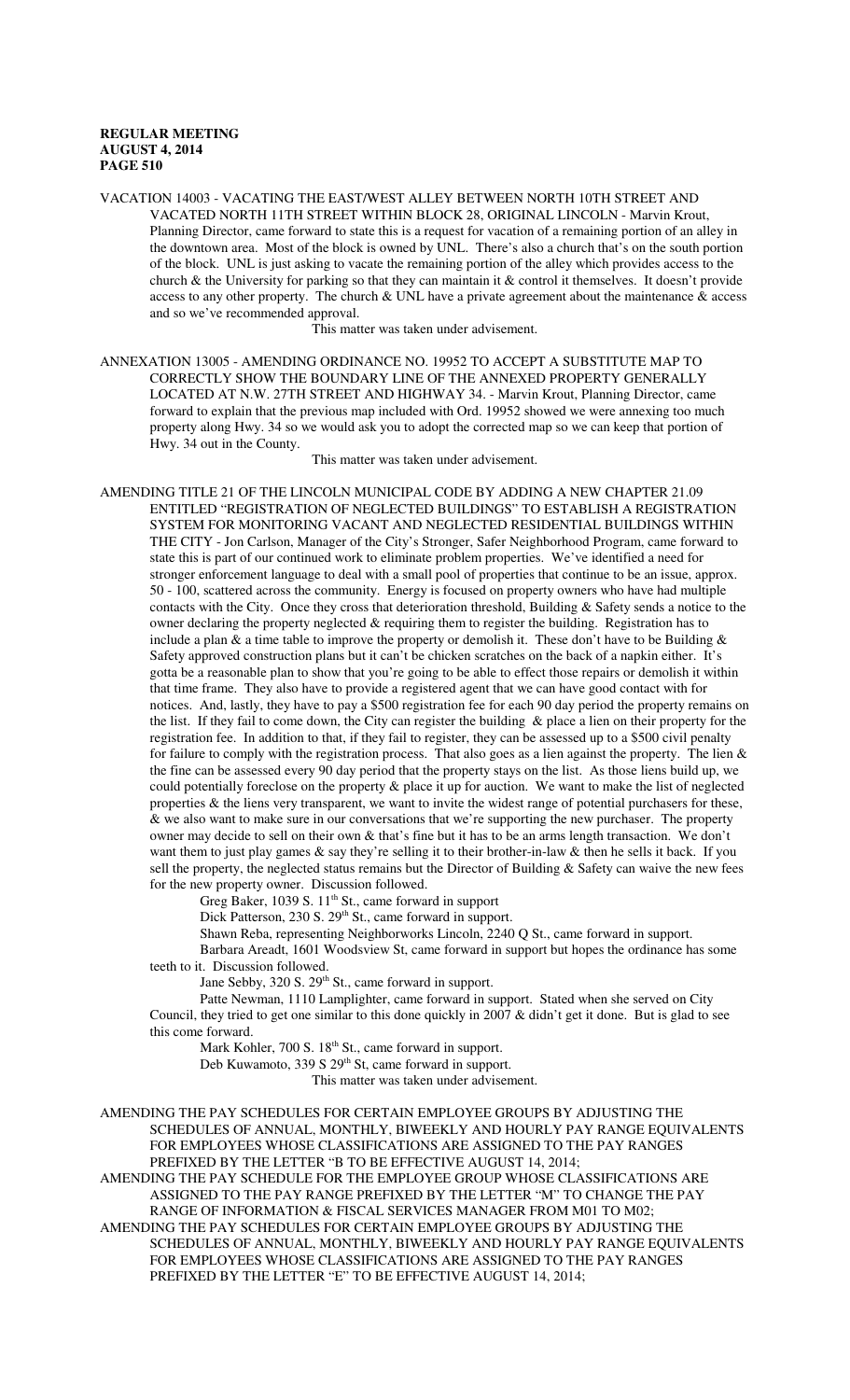AMENDING THE PAY SCHEDULES FOR CERTAIN EMPLOYEE GROUPS BY ADJUSTING THE SCHEDULES OF ANNUAL, MONTHLY, BIWEEKLY AND HOURLY PAY RANGE EQUIVALENTS FOR EMPLOYEES WHOSE CLASSIFICATIONS ARE ASSIGNED TO THE PAY RANGES PREFIXED BY THE LETTER "X" TO BE EFFECTIVE AUGUST 14, 2014;

AMENDING THE PAY SCHEDULES FOR CERTAIN EMPLOYEE GROUPS BY ALLOWING A ONE TIME LUMP SUM PAYMENT FOR EMPLOYEES WHOSE CLASSIFICATIONS ARE ASSIGNED TO THE PAY RANGES PREFIXED BY THE LETTER "M";

AMENDING SECTION 2.76.155 OF THE LINCOLN MUNICIPAL CODE RELATING TO COMPENSATION PLAN; LONGEVITY PAY FOR AN INCREASE OF LONGEVITY PAY TO COINCIDE WITH THE NEGOTIATED LMCEA LABOR AGREEMENT FOR UNREPRESENTED EMPLOYEES WITH A PAY RANGE PREFIXED BY THE LETTER "M";

AMENDING SECTION 2.76.160 OF THE LINCOLN MUNICIPAL CODE RELATING TO COMPENSATION PLAN & VARIABLE MERIT PAY PLAN TO REDUCE THE PROBATIONARY INCREASE TO COINCIDE WITH THE NEGOTIATED LMCEA LABOR AGREEMENT FOR UNREPRESENTED EMPLOYEES WITH A PAY RANGE PREFIXED BY THE LETTER "M";

AMENDING SECTION 2.76.370 OF THE LINCOLN MUNICIPAL CODE RELATING TO AUTHORIZED HOLIDAYS FOR AN INCREASE IN PERSONAL HOLIDAYS HOURS AND ALLOWABLE USAGE TO COINCIDE WITH THE NEGOTIATED PAGE LABOR CONTRACT FOR EMPLOYEES WITH A PAY RANGE PREFIXED BY THE LETTER "N" OR "X";

AMENDING SECTION 2.76.385 OF THE LINCOLN MUNICIPAL CODE RELATING TO FUNERAL LEAVE TO DELETE OBSOLETE LANGUAGE FOR "M" PAY RANGES AND TO ADD CERTAIN USES TO COINCIDE WITH THE NEGOTIATED PAGE LABOR CONTRACT FOR EMPLOYEES WITH A PAY RANGE PREFIXED BY THE LETTER "N" OR "X";

AMENDING SECTION 2.76.395 OF THE LINCOLN MUNICIPAL CODE RELATING TO VACATION LEAVE WITH PAY TO INCREASE VACATION ACCRUALS AT THE 12 YEAR LEVEL FOR EMPLOYEES WITH A PAY RANGE PREFIXED BY THE LETTER "A", "C", OR "E" - Doug McDaniel, Human Resources Director, came forward to request approval of these items.

Don Taute, City Attorney's Office, came forward regarding Items 35, 36, & 37. The fact sheets that were presented to Council as well as the blurb or summary of the legislation before you on the agenda indicates those are for the unrepresented employees & that is typically what we have to do for those employees anyhow because they're not covered by the bargaining agreement. But the Motion to Amend was to specifically put that language into the ordinance, making that distinction between the negotiated represented & the unrepresented M's because there's a little bit of a hang up in trying to get the contract executed. That has been resolved. As of about 45 minutes ago, the contract was signed  $\&$  so when Council takes action next week, it's likely that we won't need to address the motions to amend. The intent, at this point, is to get the contract Request for Resolution down to the Clerk's Office this week so it would be placed on the Council's Agenda for Introduction on the 18<sup>th</sup> with action on the 25th. This matter was taken under advisement.

APPROVING A DEVELOPMENT AND CONDITIONAL ZONING AGREEMENT FOR 48TH AND NORMAL BOULEVARD BETWEEN THE CITY OF LINCOLN AND GALE AND CINDY MATSON AND WELLS AND TAMI MANGRUM, LLC TO RESTRICT USE OF THE PROPERTY UNDER THE PROPOSED CHANGE OF ZONE NO. 14018 ON PROPERTY GENERALLY LOCATED AT THE NORTHWEST CORNER SOUTH 48TH STREET AND NORMAL BOULEVARD. (RELATED ITEMS 14R-203, 14-98) (ACTION DATE: 8/11/14)

CHANGE OF ZONE 14018 - APPLICATION OF MATSON-MANGRUM, LLC FOR A CHANGE OF ZONE FROM R-2 RESIDENTIAL DISTRICT TO O-2 SUBURBAN OFFICE DISTRICT AND FROM O-2 SUBURBAN OFFICE DISTRICT TO B-1 LOCAL BUSINESS DISTRICT ON PROPERTY GENERALLY LOCATED AT THE NORTHWEST CORNER OF SOUTH 48TH STREET AND NORMAL BOULEVARD. (RELATED ITEMS 14R-203, 14-98) - Mark Hunzeker, Baylor Evnen Law, 1248 O St., Suite 600, came forward representing applicants. The proposal stems from a restaurant tenant that wants to locate in the existing building zoned B-1. The parking requirements for restaurants make it difficult to make that work. We propose that we be able to park some of the employees in the existing parking lot to the north which is associated with a piece of property that's currently zoned O-2 which provides more parking than the use in the O-2 building needs. It was determined that the zoning ordinance does not permit the use of that parking because it's in a block face which has some residential zoning in it. So, we propose to rezone one of the two lots that are currently zoned O-2 & to rezone one single-family home which is immediately north of the O-2 zoning along Normal Blvd., also owned by Mr. Matson, to accommodate both the parking & legal access to and from Normal Blvd. from that parking to the north of the building. Planning gave their approval. Met with neighbors prior to Planning Commission. The agreement restricts the use of the property which reflects the concerns expressed at the meeting with the neighbors. We also agreed that in the event that the house which is being rezoned from Residential to Office ever changes use from residential to non-residential, that it's access to S. 47<sup>th</sup> St. would be eliminated & that access would come to that property from the interior of the properties. In addition, Mr. Matson has agreed to put a speed bump in the existing driveway that goes from S. 47<sup>th</sup> St. into his property. He's agreed there would be no a drive-thru window associated with the restaurant & that restaurant employees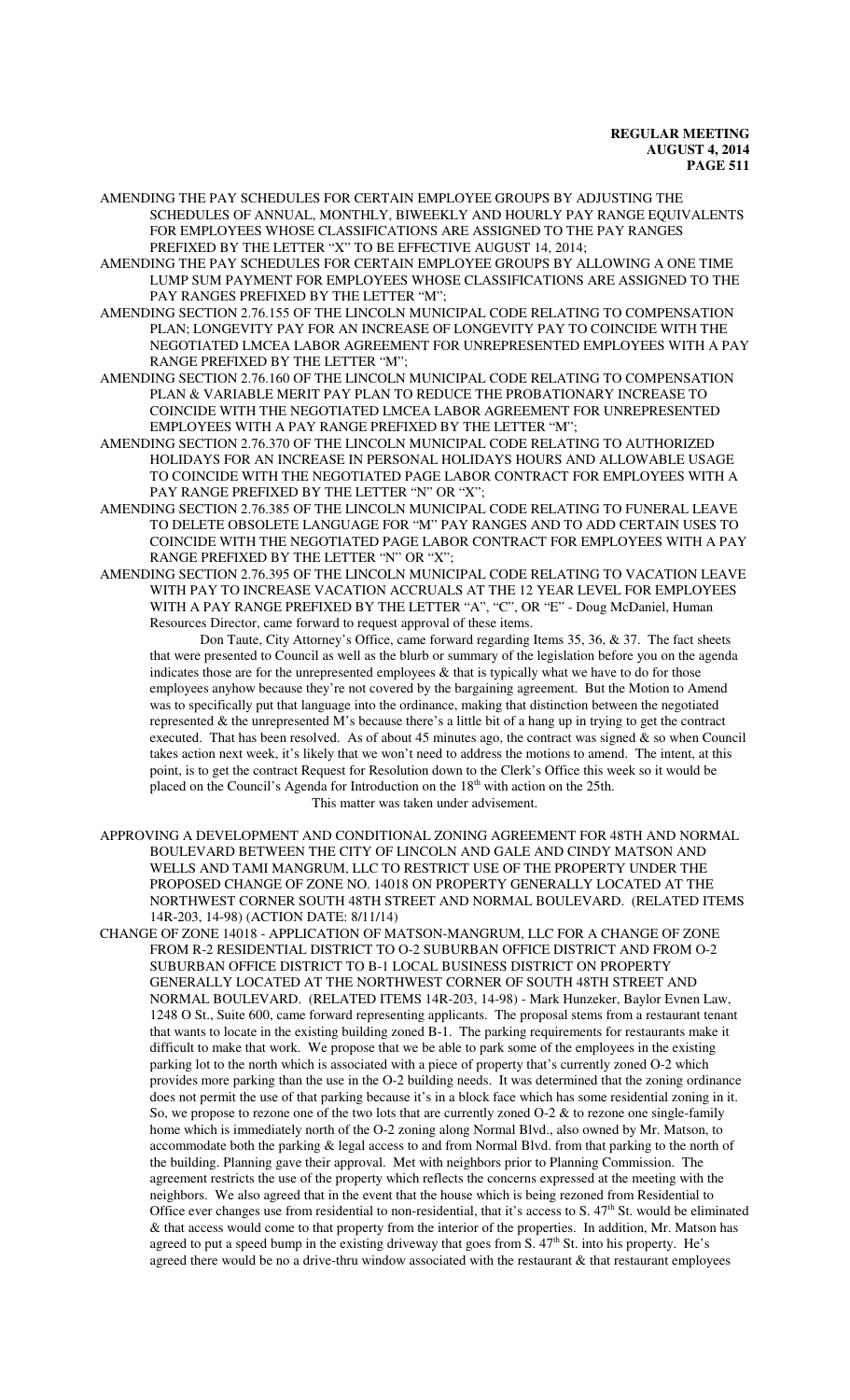would be required to park on the commercially zoned property  $\&$  not on S. 47<sup>th</sup> Street. He has already signed an agreement with the City to relinquish the access to a curb cut which is immediately off the corner of  $48<sup>th</sup>$  & Normal Blvd. on  $48<sup>th</sup>$  Street. Discussion followed.

This matter was taken under advisement.

CAMP Moved to reopen the public hearing on the Neihardt, Meier's, & Blue Blood SDL applications. Seconded by Fellers and carried by the following vote: AYES: Camp, Christensen, Cook, Emery, Eskridge, Fellers, Gaylor Baird; NAYS: None.

APPLICATION OF JOHN G. NEIHARDT FOUNDATION FOR A SPECIAL DESIGNATED LICENSE TO COVER AN AREA MEASURING APPROXIMATELY 225 FEET BY 150 FEET AT FERGUSON HOUSE, 700 SOUTH 16TH STREET ON AUGUST 16, 2014 FROM 6:00 P.M. TO 9:00 P.M. - Paul Hammel, Vice President of Neihardt Foundation, came forward requesting approval. Commended the City Clerk's Office for working with us on it.

This matter was taken under advisement.

- APPLICATION OF MEIER'S CORK N BOTTLE FOR A SPECIAL DESIGNATED LICENSE TO COVER AN AREA MEASURING APPROXIMATELY 210 FEET BY 300 FEET AT 3111 COVERED BRIDGE DRIVE ON AUGUST 22, 2014 FROM 4:30 P.M. TO 11:00 P.M. - Kevin Meier, 1244 South St., came forward requesting approval of this private event for the Realtors Association at the Rezac residence. This matter was taken under advisement.
- APPLICATION OF BLUE BLOOD BREWING CO., INC. FOR A SPECIAL DESIGNATED LICENSE TO COVER AN AREA MEASURING APPROXIMATELY 70 FEET BY 90 FEET AT 500 W. SOUTH STREET, LINCOLN, NEBRASKA, ON AUGUST 15, 2014, BETWEEN THE HOURS OF 12:00 P.M. AND 11:00 P.M. - Nick Schiffermiller, Blue Blood Brewing, 500 W. South St., came forward requesting approval for this private event for DSN.

This matter was taken under advisement.

SPECIAL PERMIT 1665C - APPLICATION OF CHATEAU DEVELOPMENT LLC TO AMEND THE VAN DORN MEADOWS 1ST ADDITION COMMUNITY UNIT PLAN TO REVISE THE LAYOUT FROM NINE SINGLE-FAMILY LOTS TO 10 TWO-FAMILY DWELLING UNITS AND A 20 UNIT MULTIPLE-FAMILY BUILDING ON PROPERTY GENERALLY LOCATED AT SHERMAN STREET AND HOLMES PARK ROAD. (7/28/14 - PUBLIC HEARING & ACTION DELAYED FOR 1 WEEK TO 8/4/14) - Mark Hunzeker, Baylor Evnen Law, 1248 O St., Suite 600, came forward representing applicants. We started working on potential layouts for this site about a year ago. The initial layout was a proposal for 60 multi-family apartment units which we took in to discuss with the Planning Department. The thought that that was probably a little too many  $\&$  thought that we ought to go back  $\&$  try again. We came up with a plan for 40 apartment units in three buildings. The Planning Department didn't say yea or nay but suggested we have a meeting with the neighbors before making a formal application. We met with them in December, 2013. We got a very strong message that they thought that was a) too many units and b) would rather see some townhomes rather than apartments. After that, we did a couple of things with the site plan & met again with Planning. We cut the number of units down from 40 to 30: 10 townhome units/duplex units located along the east property line & 20 multi-family units in a single building located at the west end of the site. We took that revised plan to the neighbors. We received a letter from the neighbors at the end of April, 2014 stating they didn't want multi-family buildings & that they had three points to make: 1) We should develop the property as townhomes with 9 or 10 duplex units; 2) if that number of units was agreeable, they would not object to building rental units or 2 story units; & 3) they would continue to oppose any multi-family apartment buildings. So, we brought forward that plan with 30 units, went to the Planning Commission with a favorable recommendation from the Planning Department. The Planning Commission voted 6-2 in favor of our proposal. Between Planning Commission & here, you have had numerous meetings with many of the neighbors and, likewise, many of you have met with us and we've been encouraged, very clearly , to reduce the number of units along the lines of what our neighbors have been saying since back in April. So, here we are with a plan for 20 attached single-family units or townhomes. All shown on 1 lot. Before they are built, whether they are on one lot or on 20 lots with an outlot surrounding them will be determined by a plat which must be filed. This footprint for townhomes is very common. Believe this plan addresses concerns. Request approval. Discussion followed.

Stephan Gaspar, 3100 S. 72<sup>nd</sup> St., managing partner of Chateau Development, came forward to state we submitted plans we thought would get approved, have made numerous comprises, & would request Council approval.

Bob Creager, 1630 K St., attorney, representing two homeowner's associations, came forward to speak in opposition.

Jenne Rodriguez, 3431 Fox Hollow Cir., came forward in opposition. Discussion followed. Henry Rodriguez - 3431 Fox Hollow Cir., came forward in opposition. Discussion followed. Jim Klein, no address give, lives in Fox Hollow, came forward in opposition. Steven Witt, 3621 Holmes Park Rd., came forward in opposition. Gayle O'Hanlon, 3233 Sherman Place, came forward in opposition. Rodney Hutt, 7312 Sherman St., came forward in opposition.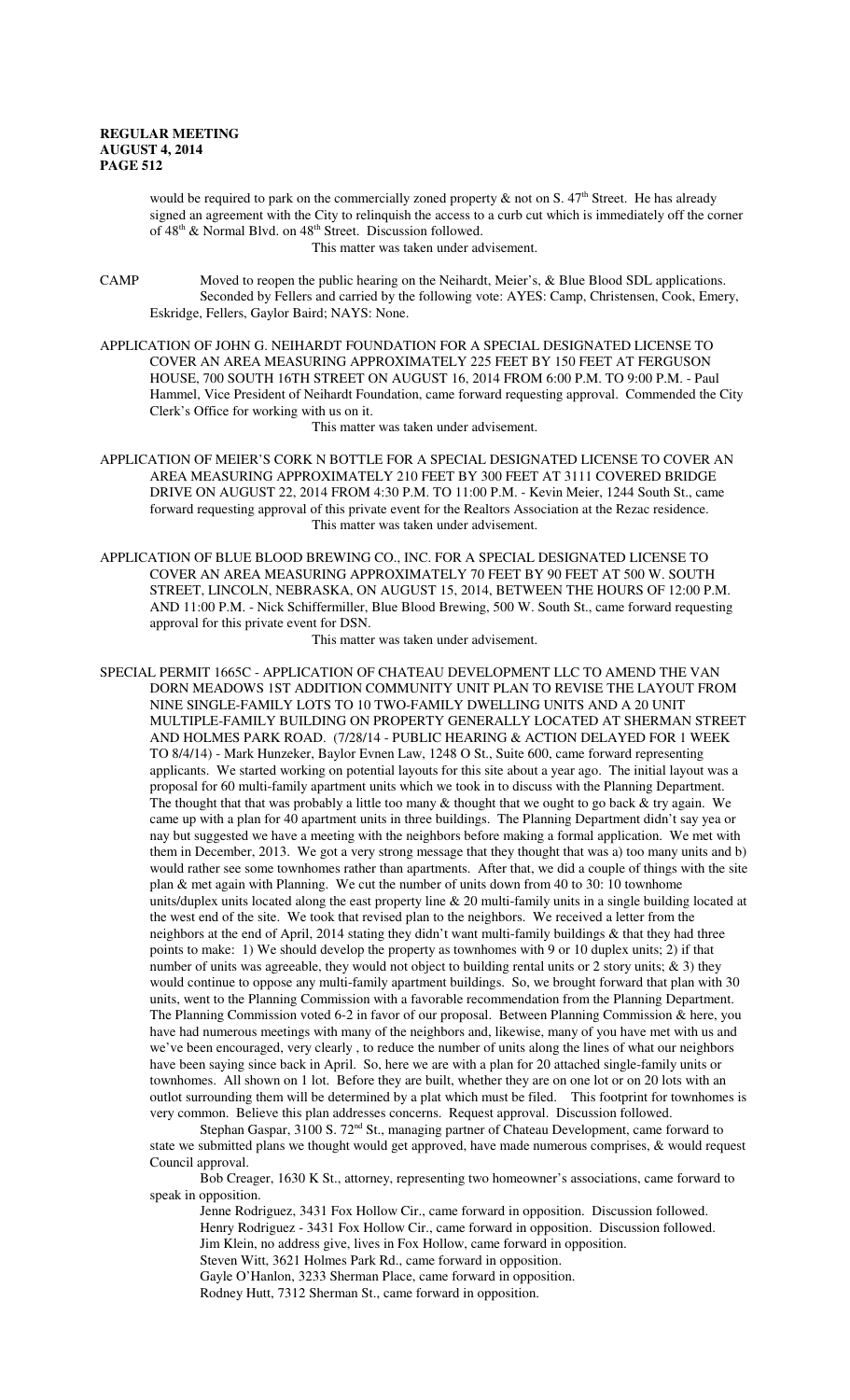Susan Brooks, 3253 Sherman Place, came forward in opposition. Discussion followed with Staff questions.

Mr. Hunzeker came forward to state that this project, as originally proposed with 30 units, 20 units in a multi-family building  $& 10$  townhouses, could have been approved by the Planning Director administratively. Four hundred and sixty-nine units were approved under the CUP. From the developer's perspective, that means he has some flexibility in where those go, what kind of units they are & how dense they are on a particular portion of his site. Mr. Gaspar has been very, very accommodating. Lots of changes get made at this table from what happens at the Planning Department level, the Planning Commission level & when it gets to Council. This process isn't new and believes the City Attorney's office would answer in the affirmative if asked whether it's permissible or appropriate. Chateau Development has come to you with a new plan that is in compliance with what we were told, at least as far back as April, the neighbors wanted. We think this is reasonable. We think Chateau has a well deserved reputation for quality developments. Discussion followed.

Doug Emery, Council Chair, inquired of the City Attorney if he was comfortable with the action going forward.

Jeff Kirkpatrick, City Attorney, came forward to state yes. It fits within the guidelines of what Council has done with other projects.

This matter was taken under advisement.

COMP. PLAN CONFORMANCE 14013 - APPROVING AN AMENDMENT TO THE LINCOLN CENTER REDEVELOPMENT PLAN TO ADD THE "P STREET EAST REDEVELOPMENT PROJECT" FOR STREETSCAPE ENHANCEMENTS WITHIN PUBLIC RIGHTS-OF-WAY GENERALLY LOCATED BETWEEN CENTENNIAL MALL, N. 17TH STREET, P STREET, AND Q STREET. - Dave Landis, Urban Development Director, came forward to request approval. This is similar to the redevelopment of Yolande Avenue where the City is the applicant. This project is consistent with the Comp. Plan, the 2005 Downtown Master Plan, the 2012 Master Plan Update, & the Design Workshop P Street Analysis that's going on right now. That project runs out at Centennial Mall. We're asking to use \$170,000 out of the City's small TIF fund that we operate. This is where we don't go to a bank for a developer  $\&$  the developer does a developer purchased bond, we are the bank. We started doing this about 10 or 12 years ago & we've done it about 12 different times. We're asking to do two blocks of P Street. Ploughshare and the Federal Credit Union think it's a good idea and would like it done. Discussion followed.

Tim Sieh, City Attorney, came forward to explain the City, itself, can be a redeveloper. So that takes care of the "but for" test.

Matt Stitchfield, 3621 Everett St., Ploughshare Brewing Co., came forward to state that it would be helpful to have some outdoor seating. With the width of the current sidewalk, even if the flower beds were moved, the best they could do is seat 2 people at a time against the side of our building with a 3 foot easement for ADA reasons taking up 5 ft. of the sidewalk & leaving the remainder of the sidewalk to meet City code. Would like to see an improvement in parking. Discussion followed. This matter was taken under advisement.

AMENDING THE FY 13/14 CIP TO AUTHORIZE AND APPROPRIATE \$170,000 IN TIF FUNDS FOR THE P STREET EAST REDEVELOPMENT PROJECT ON PUBLIC RIGHTS-OF-WAY ADJACENT TO 1630 P STREET IN GREATER DOWNTOWN LINCOLN. - Dave Landis, Urban Development Director, came forward to request approval. Discussion followed.

This matter was taken under advisement.

AMENDING THE FY 13/14 CIP TO AMEND THE EXISTING P STREET STREETSCAPE CIP PROJECT TO INCLUDE P STREET FROM CENTENNIAL MALL TO 17TH STREET AND 16TH AND 17TH STREETS FROM P TO Q STREETS IN GREATER DOWNTOWN LINCOLN. - Dave Landis, Urban Development, came forward to request approval. Stated if there are funds available from savings in the existing P Street project, we want to be able to use them here. We accept that \$170,000 doesn't go very far in making radical or significant changes in a couple of block faces but we're looking under every rock we can find. Discussion followed.

This matter was taken under advisement.

APPROVING THE LABOR CONTRACT BETWEEN THE CITY OF LINCOLN AND THE PUBLIC ASSOCIATION OF GOVERNMENT EMPLOYEES (PAGE) TO BE EFFECTIVE AUGUST 14, 2014 THROUGH AUGUST 31, 2016 - Doug McDaniel, Human Resources Director, came forward to request approval. PAGE represents our skilled & unskilled trades and our clerical staff. Explained some of the highlights of the new contract.

This matter was taken under advisement.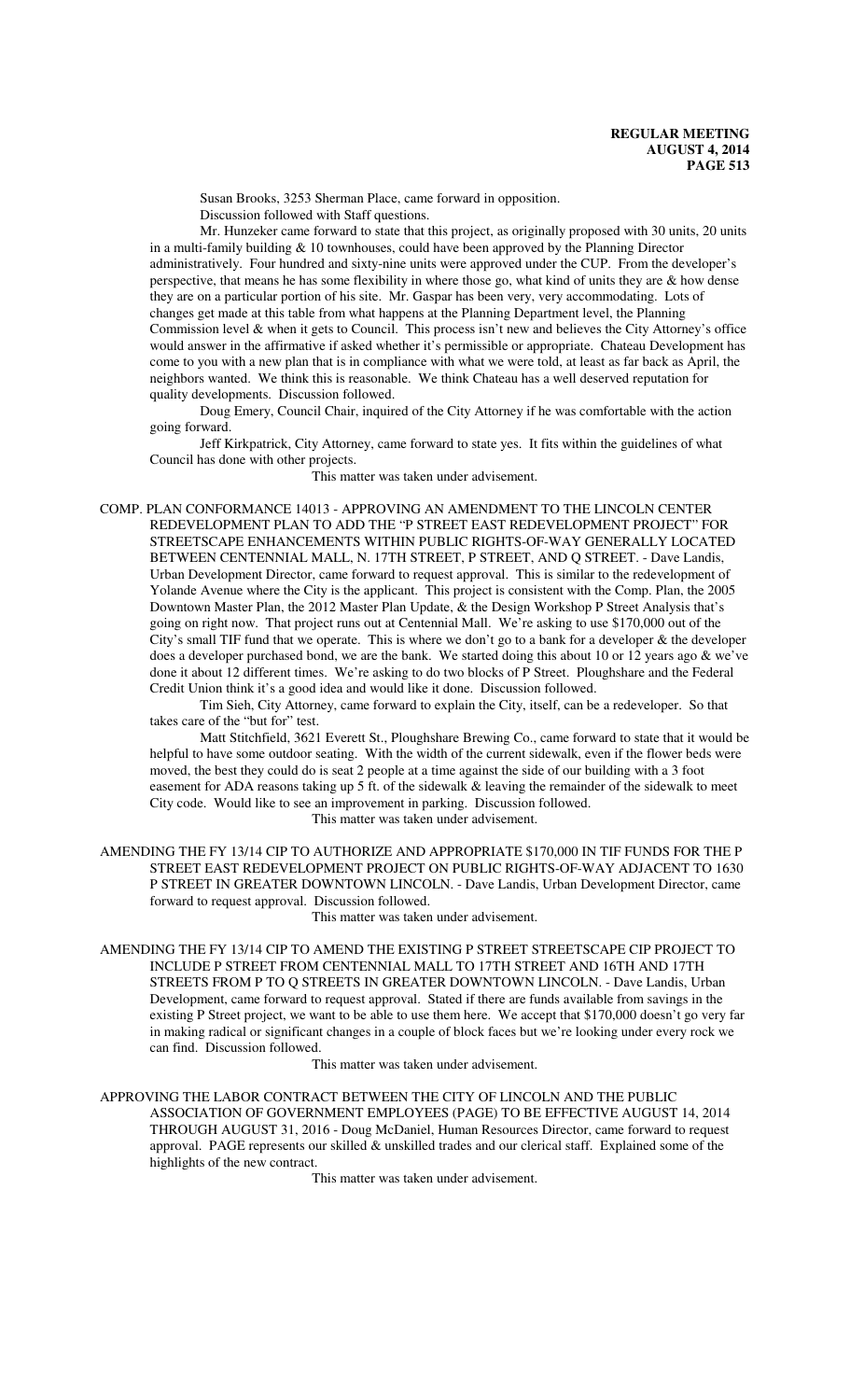# **COUNCIL ACTION**

## **REPORTS OF CITY OFFICERS**

APPROVING AN INTERGOVERNMENTAL AGREEMENT AMENDMENT BETWEEN THE CITY OF LINCOLN AND THE NEBRASKA DEPARTMENT OF ENVIRONMENTAL QUALITY REGARDING THE 2012 STORMWATER GRANT TO EXTEND THE TERM FROM JUNE 30, 2014 TO NOVEMBER 30, 2014 - CLERK read the following resolution, introduced by Leirion Gaylor Baird, who moved its adoption:

A-88423 BE IT RESOLVED by the City Council of the City of Lincoln, Nebraska:

That the attached Intergovernmental Agreement Amendment between the City of Lincoln and the Nebraska Department of Environmental Quality (NDEQ) regarding grant funding from the state Stormwater Management Plan Program, previously entered into by the parties by Resolution No. A-87145 on December 17, 2012, to extend the termination date from June 30, 2014 to November 30, 2014, is hereby approved and the Mayor is authorized to execute the same on behalf of the City.

The City Clerk is directed to transmit one executed copy of said Intergovernmental Agreement Amendment to Ben Higgins, Public Works & Utilities Department for delivery to NDEQ.

Introduced by Leirion Gaylor Baird

Seconded by Christensen and carried by the following vote: AYES: Camp, Christensen, Cook, Emery, Eskridge, Fellers, Gaylor Baird; NAYS: None.

CLERK'S LETTER AND MAYOR'S APPROVAL OF RESOLUTIONS AND ORDINANCES PASSED BY THE CITY COUNCIL ON JULY 21, 2014 - CLERK presented said report which was placed on file in the Office of the City Clerk. **(27-1)**

#### **PETITIONS & COMMUNICATIONS**

SETTING THE HEARING DATE OF MON., AUGUST 18, 2014 AT 3:00 P.M. ON THE APPLICATION OF LINCOLN COMMUNITY PLAYHOUSE FOR A CLASS I LIQUOR LICENSE AT 2500 S 56<sup>TH</sup> ST. -CLERK read the following resolution, introduced by Jon Camp, who moved its adoption:

A-88424 BE IT RESOLVED by the City Council, of the City of Lincoln, that a hearing date is hereby set for Monday, August 18, 2014, at 3:00 p.m. or as soon thereafter as possible in the City Council Chambers, County-City Building, 555 S. 10th St., Lincoln, NE for the Application of Lincoln Community Playhouse for a Class I Liquor License at 2500 S 56<sup>th</sup> St.

If the Police Dept. is unable to complete the investigation by said time, a new hearing date will be set.

Introduced by Jon Camp

Seconded by Gaylor Baird and carried by the following vote: AYES: Camp, Christensen, Cook, Emery, Eskridge, Fellers, Gaylor Baird; NAYS: None.

SETTING THE HEARING DATE OF MON., AUGUST 18, 2014 AT 3:00 P.M. ON THE MANAGER APPLICATION OF BARBARA EHRISMAN FOR WHITEHEAD OIL CO. DBA U-STOP #14 AT 2700 PORTER RIDGE RD. - CLERK read the following resolution, introduced by Jon Camp, who moved its adoption:<br>A-88425 I

BE IT RESOLVED by the City Council, of the City of Lincoln, that a hearing date is hereby set for Monday, August 18, 2014, at 3:00 p.m. or as soon thereafter as possible in the City Council Chambers, County-City Building, 555 S. 10th St., Lincoln, NE for the Manager Application of Barbara Ehrisman for Whitehead Oil Co. dba U-stop #14 at 2700 Porter Ridge Rd.

If the Police Dept. is unable to complete the investigation by said time, a new hearing date will be set.

Introduced by Jon Camp

Seconded by Gaylor Baird and carried by the following vote: AYES: Camp, Christensen, Cook, Emery, Eskridge, Fellers, Gaylor Baird; NAYS: None.

- SETTING THE HEARING DATE OF MON., AUGUST 18, 2014 AT 3:00 P.M. ON THE MANAGER APPLICATION OF JEFFREY SCOTT FOR WHITEHEAD OIL CO. DBA U-STOP #24 AT 110 W. FLETCHER, SUITE 101 - CLERK read the following resolution, introduced by Jon Camp, who moved its
- adoption:<br>A-88426 I BE IT RESOLVED by the City Council, of the City of Lincoln, that a hearing date is hereby set for Monday, August 18, 2014, at 3:00 p.m. or as soon thereafter as possible in the City Council Chambers, County-City Building, 555 S. 10th St., Lincoln, NE for the Manager Application of Jeffrey Scott for Whitehead Oil Co. dba U-stop #24 at 110 W. Fletcher, Suite 101.

If the Police Dept. is unable to complete the investigation by said time, a new hearing date will be set.

Introduced by Jon Camp

Seconded by Gaylor Baird and carried by the following vote: AYES: Camp, Christensen, Cook, Emery, Eskridge, Fellers, Gaylor Baird; NAYS: None.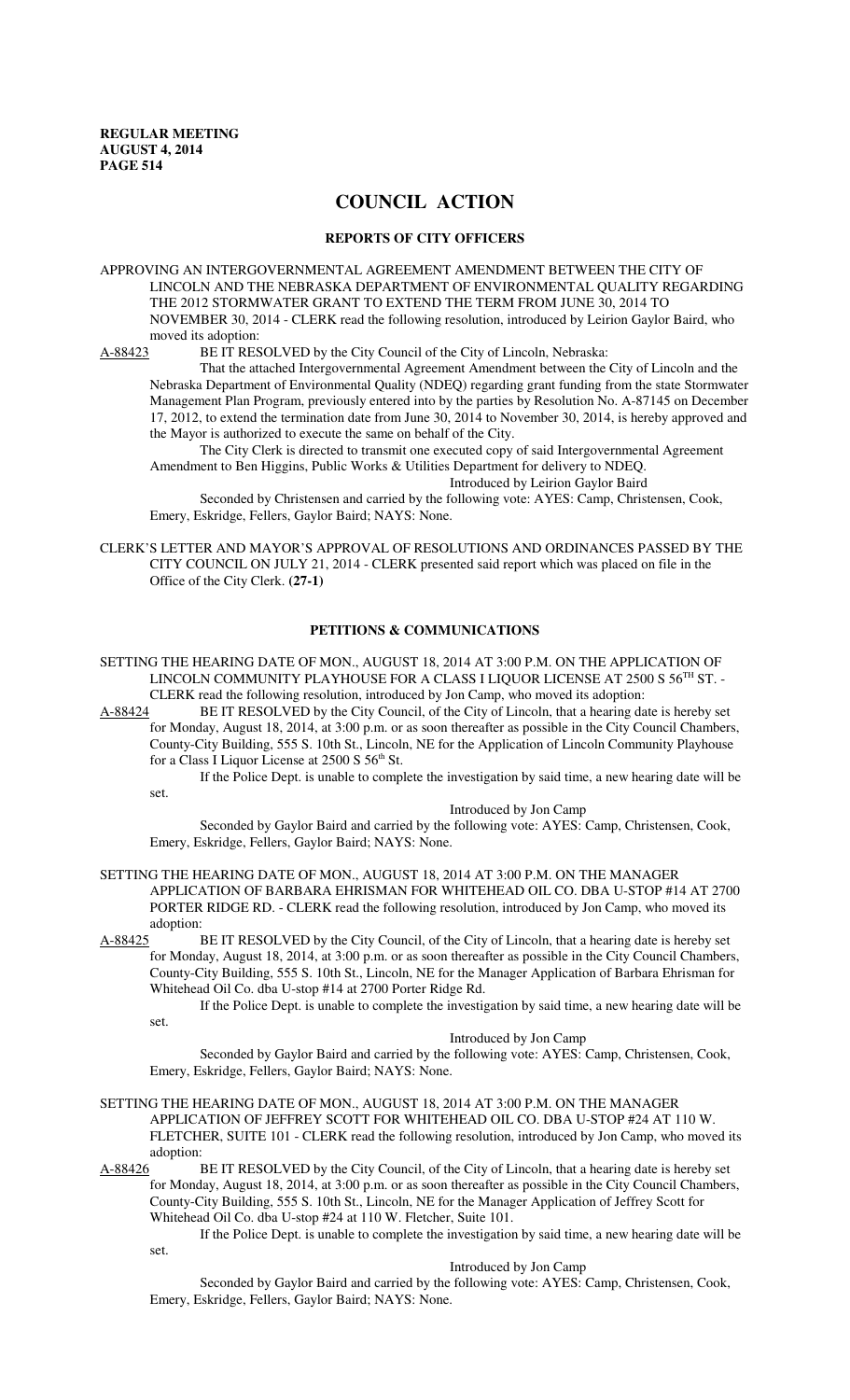SETTING THE HEARING DATE OF MON., AUGUST 18, 2014 AT 3:00 P.M. ON THE MANAGER APPLICATION OF MARY EVERETT FOR WHITEHEAD OIL CO. DBA U-STOP #5 AT 8231 E O ST.

- CLERK read the following resolution, introduced by Jon Camp, who moved its adoption:<br>A-88427 BE IT RESOLVED by the City Council, of the City of Lincoln, that a hearing date BE IT RESOLVED by the City Council, of the City of Lincoln, that a hearing date is hereby set for Monday, August 18, 2014, at 3:00 p.m. or as soon thereafter as possible in the City Council Chambers, County-City Building, 555 S. 10th St., Lincoln, NE for the Manager Application of Mary Everett for Whitehead Oil Co. dba U-stop #5 at 8231 E O St.

If the Police Dept. is unable to complete the investigation by said time, a new hearing date will be set.

Introduced by Jon Camp

Seconded by Gaylor Baird and carried by the following vote: AYES: Camp, Christensen, Cook, Emery, Eskridge, Fellers, Gaylor Baird; NAYS: None.

SETTING THE HEARING DATE OF MON., AUGUST 18, 2014 AT 3:00 P.M. ON THE MANAGER APPLICATION OF JUSTIN COFFMAN FOR WHITEHEAD OIL CO DBA U-STOP #9 AT 3244 CORNHUSKER - CLERK read the following resolution, introduced by Jon Camp, who moved its adoption:

A-88428 BE IT RESOLVED by the City Council, of the City of Lincoln, that a hearing date is hereby set for Monday, August 18, 2014, at 3:00 p.m. or as soon thereafter as possible in the City Council Chambers, County-City Building, 555 S. 10th St., Lincoln, NE for the Manager Application of Justin Coffman for Whitehead Oil Co dba U-stop #9 at 3244 Cornhusker.

If the Police Dept. is unable to complete the investigation by said time, a new hearing date will be

set.

#### Introduced by Jon Camp

Seconded by Gaylor Baird and carried by the following vote: AYES: Camp, Christensen, Cook, Emery, Eskridge, Fellers, Gaylor Baird; NAYS: None.

SETTING THE HEARING DATE OF MON., AUGUST 18, 2014 AT 3:00 P.M. ON THE APPLICATION OF MSKDJ INC. DBA SCHILLINGBRIDGE CORK & TAP HOUSE FOR A CLASS L LIQUOR LICENSE AT 575 FALLBROOK BLVD. SUITE 109 - CLERK read the following resolution, introduced by Jon Camp, who moved its adoption:

A-88429 BE IT RESOLVED by the City Council, of the City of Lincoln, that a hearing date is hereby set for Monday, August 18, 2014, at 3:00 p.m. or as soon thereafter as possible in the City Council Chambers, County-City Building, 555 S. 10th St., Lincoln, NE for the Application of MSKDJ Inc. dba Schillingbridge Cork & Tap House for a Class L Liquor License at 575 Fallbrook Blvd. Suite 109.

If the Police Dept. is unable to complete the investigation by said time, a new hearing date will be set.

Introduced by Jon Camp

Seconded by Gaylor Baird and carried by the following vote: AYES: Camp, Christensen, Cook, Emery, Eskridge, Fellers, Gaylor Baird; NAYS: None.

- SETTING THE HEARING DATE OF MON., AUGUST 18, 2014 AT 3:00 P.M. ON THE APPLICATION OF IDC BAR AND GRILL INC DBA IDC BAR AND GRILL FOR A CLASS C LIQUOR LICENSE AT 3223 CORNHUSKER HWY, SUITE 1 - CLERK read the following resolution, introduced by Jon Camp, who moved its adoption:
- A-88430 BE IT RESOLVED by the City Council, of the City of Lincoln, that a hearing date is hereby set for Monday, August 18, 2014, at 3:00 p.m. or as soon thereafter as possible in the City Council Chambers, County-City Building, 555 S. 10th St., Lincoln, NE for the Application of IDC Bar and Grill Inc dba IDC Bar and Grill for a Class C Liquor License at 3223 Cornhusker Hwy, Suite 1.

If the Police Dept. is unable to complete the investigation by said time, a new hearing date will be set.

#### Introduced by Jon Camp

Seconded by Gaylor Baird and carried by the following vote: AYES: Camp, Christensen, Cook, Emery, Eskridge, Fellers, Gaylor Baird; NAYS: None.

- SETTING THE HEARING DATE OF MON., AUGUST 18, 2014 AT 3:00 P.M. ON THE APPLICATION OF LINCOLN BLUE SUSHI LLC DBA BLUE SUSHI SAKE GRILL FOR A DELETION FROM THEIR LICENSE PREMISE BY ELIMINATING 20 FT. X 15 FT. ON R STREET FROM THEIR L-SHAPED OUTDOOR AREA AT 808 R STREET - CLERK read the following resolution, introduced by Jon Camp, who moved its adoption:<br>A-88431 BE IT RESOLV
- BE IT RESOLVED by the City Council, of the City of Lincoln, that a hearing date is hereby set for Monday, August 18, 2014, at 3:00 p.m. or as soon thereafter as possible in the City Council Chambers, County-City Building, 555 S. 10th St., Lincoln, NE for the Application of Lincoln Blue Sushi LLC dba Blue Sushi Sake Grill for a deletion from their license premise by eliminating 20 ft. x 15 ft. on R Street from their L-shaped outdoor area at 808 R Street.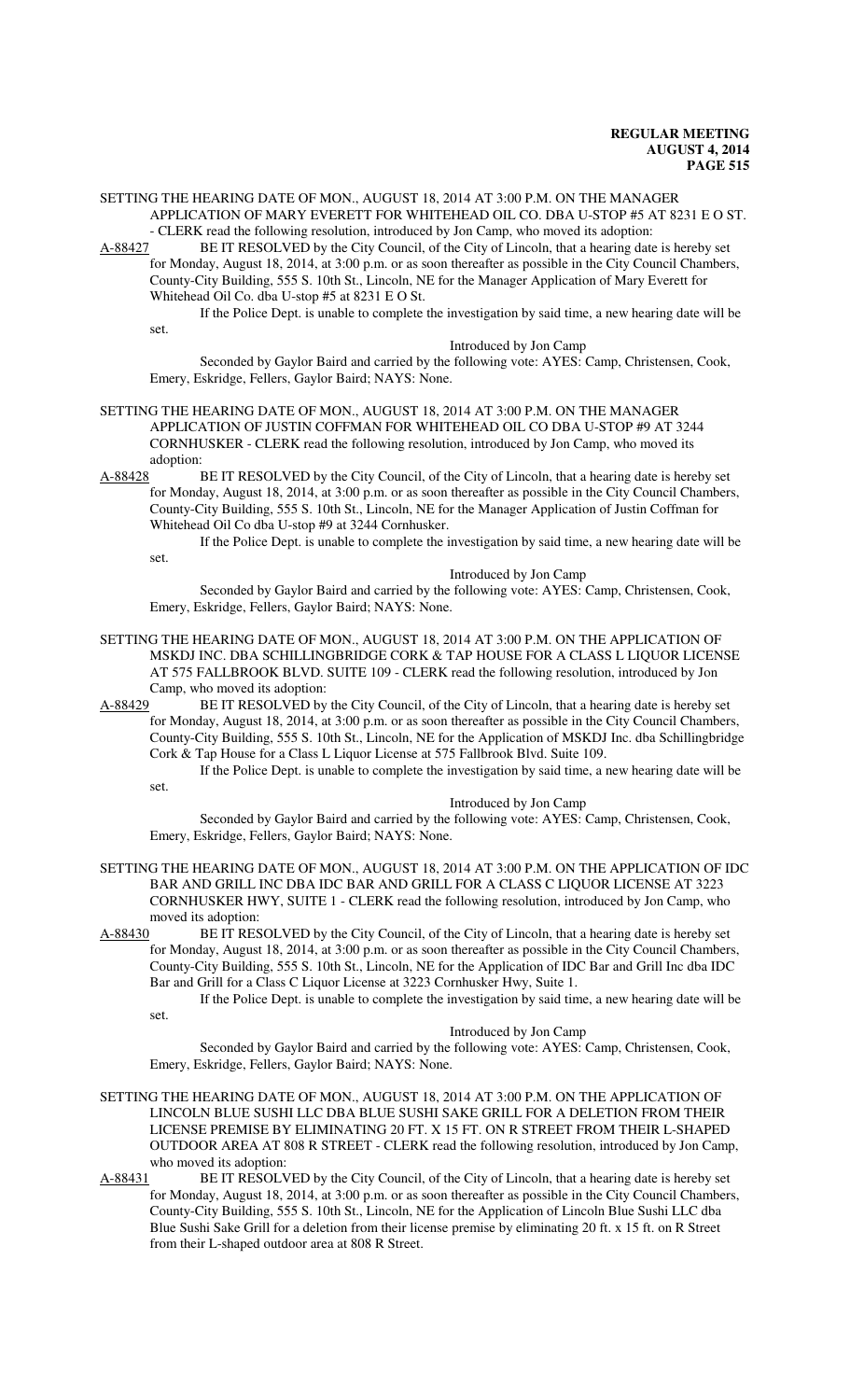If the Police Dept. is unable to complete the investigation by said time, a new hearing date will be

set.

Introduced by Jon Camp

Seconded by Gaylor Baird and carried by the following vote: AYES: Camp, Christensen, Cook, Emery, Eskridge, Fellers, Gaylor Baird; NAYS: None.

## REFERRED TO THE PLANNING DEPARTMENT:

Text Amendment No. 14007, requested by the Director of Planning, amending Title 27 of the Lincoln Municipal Code to correct errors made in previous text amendments and to clarify existing language without changing the intent of the language, by amending Section 27.02.200 to clarify the definition of "story" to provide for a more clear understanding of where the first story of a structure begins; amending Section 27.06.160 relating to the Major Entertainment and Event Use Group to provide guidance as to when a venue should be classified as "major event entertainment," e.g. 500 seats or more; amending Section 27.06.170 by amending the Use Group Table to designate Cabinet Shops and Stores as a conditional use in the H-2 zoning district; amending Section 27.57.180 to add "council member" to the list of persons who may appeal; amending Sections 27.61.040 and 27.61.050 to add "or this Chapter" as a reference to clarify what methods can be used to structurally alter, reconstruct, or restore a nonconforming structure; amending Section 27.64.010 to add "any council member" to the list of persons who may appeal; amending Section 27.67.066 to update parking for H-3 uses to reflect specific uses that were allocated a parking reduction prior to Use Groups approval; amending Section 27.69.030 general provisions for signs, to clarify that roof signs are permitted but are regulated under Section 27.69.310 and to require a certain spacing between the location of any sign and an abutting residential premises located in a residential district; amending Section 27.69.240 to clarify that menu boards, although a type of freestanding sign, have their own regulations; amending Section 27.69.290 to clarify that window signs are not counted toward the allocated percentage of wall signage; amending Section 27.69.310 to insert language needed for consistency between this section and Section 27.69.030; amending Section 27.72.180 to provide that a commercial use abutting a residential district does not need to comply with the residential district provisions if the adjacent land in the residential district may be used for a commercial use under a PUD; and repealing Sections 27.02.200; 27.06.160, 27.06.170, 27.61.040, 27.61.050, 27.67.066, 27.69.030, 27.69.240, 27.69.290, 27.69.310, and 27.72.180 of the Lincoln Municipal Code as hitherto existing.

Change of Zone No. 12018a, requested by Stallion Ventures, LLC, an amendment to the Holdrege/Idylwild Revelopment Planned Unit Development, to increase the allowable dwelling units from 40 to 60, on property, generally located at Idylwild Drive and Holdrege Street.

Use Permit No. 48a, requested by Robert Weigel, to clarify that R-T Residential Transition District uses are allowed in the office buildings located in Alpine Village, on property generally located at South 48th Street and Normal Boulevard (2300 South 48th Street). The Planning Commission action is final, unless appealed to the City Council.

Special Permit No. 14020, requested by Jason R. Woita, for authority to expand a nonstandard single-family residence into the front yard setback, on property generally located at South 31st Street and Sherman Street (3245 South 31st Street). The Planning Commission action is final, unless appealed to the City Council.

## PLACED ON FILE IN THE OFFICE OF THE CITY CLERK:

Administrative Amendment No. 14040 to Northern Lights Commercial Center Use Permit No. 116, requested by Olsson Associates, approved by the Planning Director on July 21, 2014, to reduce the setback along Holdrege St. and N. 84<sup>th</sup> St. to 20 feet, on property generally located at N. 84<sup>th</sup> St and Holdrege St. Administrative Amendment No. 14024 to Change of Zone No. 3134D, Willow Springs Planned Unit Development - Lot 1, Block 4, requested by Olsson Associates, approved by the Planning Director on July 23, 2014, to adjust the front yard setback for Lot 1, Block 4 (S. 78<sup>th</sup> St. and Weeping Willow Ln.) from 30' to 20' adjacent to South  $78<sup>th</sup>$  St., on property generally located at South  $78<sup>th</sup>$  Street and Pioneers Blvd. Administrative Amendment No. 14041 to Special Permit No. 1813A, The Preserve on Antelope Creek Community Unit Plan, requested by Civil Design Group, approved by the Planning Director on July 23, 2014, to adjust the rear setback from 25' to 20' for Lots 10 and 11, Block 4, for 4629 and 4637 Hawthorne Lane, generally located at S. 80<sup>th</sup> St. and Pioneers Blvd.

## **LIQUOR RESOLUTIONS**

APPLICATION OF RENA INC. DBA THE FOXY TO EXPAND ITS CLASS C LIQUOR LICENSE BY THE ADDITION TO THE AREA FOR A NEW LICENSED AREA DESCRIBED AS A SINGLE STORY BUILDING APPROXIMATELY 48 FEET BY 92 FEET WITH AN OUTDOOR AREA APPROXIMATELY 17 FEET BY 22 FEET LOCATED AT 5020 NORTH 27TH STREET 1823 O STREET - CLERK read the following resolution, introduced by Jon Camp, who moved its adoption for approval:

A-88432 That after hearing duly had as required by law, consideration of the facts of this application, the Nebraska Liquor Control Act, and the pertinent City ordinances, the City Council recommends that the application of Rena Inc. dba The Foxy to expand its Class C licensed premises to include a reconstructed area for a new licensed area described as a single story building approximately 48 feet by 92 feet including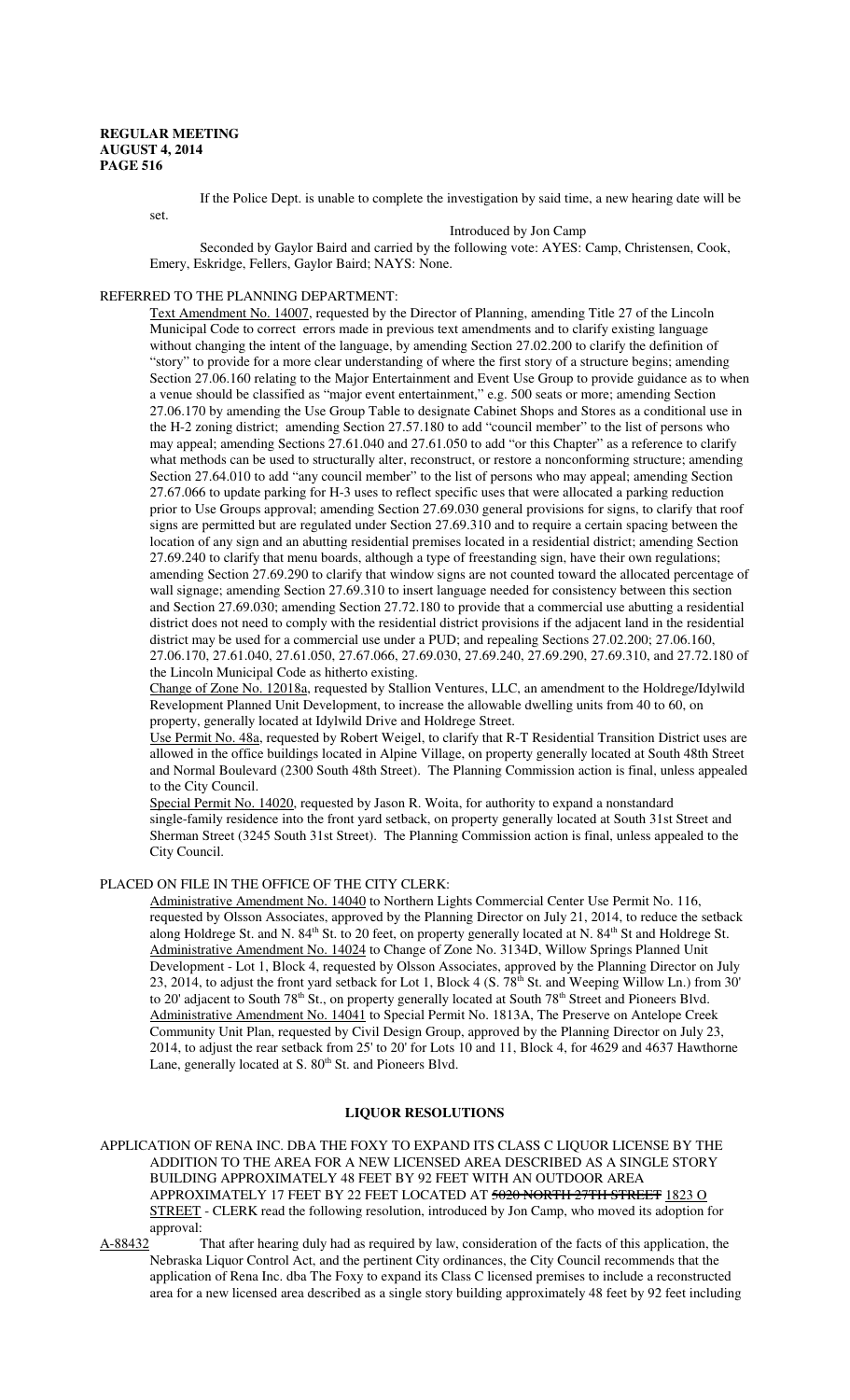an outdoor area measuring approximately 22 feet by 17 feet, at 1823 O Street, Lincoln, Nebraska, be approved with the condition that the premises complies in every respect with all City and State regulations, specifically the Smoking Regulation Act and the Nebraska Clean Indoor Air Act.

BE IT FURTHER RESOLVED that the City Clerk is directed to transmit a copy of this resolution to the Nebraska Liquor Control Commission.

#### Introduced by Jon Camp

Seconded by Christensen and carried by the following vote: AYES: Camp, Christensen, Cook, Emery, Eskridge, Fellers, Gaylor Baird; NAYS: None.

## APPLICATION OF SMG FOOD & BEVERAGE, LLC DBA PINNACLE BANK ARENA FOR A SPECIAL DESIGNATED LICENSE TO COVER AN AREA MEASURING APPROXIMATELY 176 FEET BY 83 + 56 (STADIUM TERRACE), 900 FEET BY 490 FEET (FESTIVAL SPACE), AND 2,082 FEET BY 18 FEET (PEDESTRIAN BRIDGE) GENERALLY LOCATED AT PINNACLE BANK ARENA, 400 PINNACLE ARENA DRIVE ON AUGUST 14, 15, 16, AND 17, 2014 FROM 11:00 A.M. TO 1:00 A.M. - CLERK read the following resolution, introduced by Jon Camp, who moved its adoption for approval:

A-88433 BE IT RESOLVED by the City Council of the City of Lincoln, Nebraska: That after hearing duly had as required by law, consideration of the facts of this

application, the Nebraska Liquor Control Act, and the pertinent City ordinances, the City Council recommends that the application of SMG Food & Beverage, LLC dba Pinnacle Bank Arena for a special designated license to cover an area measuring approximately 176 feet by 83 + 56 feet (Stadium Terrace), 900 feet by 490 feet (Festival Space), and 2,082 feet by 18 feet (Pedestrian Bridge) generally located at Pinnacle Bank Arena, 400 Pinnacle Arena Drive, Lincoln, Nebraska, on August 14, 15, 16, and 17, 2014, between the hours of 11:00 a.m. and 1:00 a.m., be approved with the condition that the premises complies in every respect with all City and State regulations and with the following requirements:

- 1. Identification to be checked, wristbands required on all parties wishing to
- consume alcohol.
- 2. Adequate security shall be provided for the event.
- 3. The area requested for the permit shall be separated from the public by a fence or other means.
- 4. Responsible alcohol service practices shall be followed.

BE IT FURTHER RESOLVED the City Clerk is directed to transmit a copy of this resolution to the Nebraska Liquor Control Commission.

## Introduced by Jon Camp

Seconded by Christensen and carried by the following vote: AYES: Camp, Christensen, Cook, Emery, Eskridge, Fellers, Gaylor Baird; NAYS: None.

# APPLICATION OF JOHN G. NEIHARDT FOUNDATION FOR A SPECIAL DESIGNATED LICENSE TO COVER AN AREA MEASURING APPROXIMATELY 225 FEET BY 150 FEET AT FERGUSON HOUSE, 700 SOUTH 16TH STREET ON AUGUST 16, 2014 FROM 6:00 P.M. TO 9:00 P.M. - CLERK read the following resolution, introduced by Jon Camp, who moved its adoption for approval:<br>A-88434 BE IT RESOLVED by the City Council of the City of Lincoln, Nebraska:

BE IT RESOLVED by the City Council of the City of Lincoln, Nebraska:

That after hearing duly had as required by law, consideration of the facts of this application, the Nebraska Liquor Control Act, and the pertinent City ordinances, the City Council recommends that the application of John G. Neihardt Foundation for a special designated license to cover an area measuring approximately 225 feet by 150 feet at Ferguson House, 700 South 16th Street, Lincoln, Nebraska, on August 16, 2014, between the hours of 6:00 p.m. and 9:00 p.m., be approved with the condition that the premises complies in every respect with all City and State regulations and with the following requirements:

1. Identification to be checked, wristbands required on all parties wishing to consume alcohol.

- 2. Adequate security shall be provided for the event.
- 3. The area requested for the permit shall be separated from the public by a fence or other means.
- 4. Responsible alcohol service practices shall be followed.

BE IT FURTHER RESOLVED the City Clerk is directed to transmit a copy of this resolution to the Nebraska Liquor Control Commission.

## Introduced by Jon Camp

Seconded by Fellers and carried by the following vote: AYES: Camp, Christensen, Cook, Emery, Eskridge, Fellers, Gaylor Baird; NAYS: None.

APPLICATION OF IMMACULATE HEART OF MARY CHURCH FOR A SPECIAL DESIGNATED LICENSE TO COVER AN AREA MEASURING APPROXIMATELY 40 FEET BY 50 FEET IN THE CHURCH PARKING LOT AT 6345 MADISON AVE. ON AUGUST 23, 2014 FROM 11:00 A.M. TO 11:59 P.M. AND AUGUST 24, 2014 FROM 10:00 A.M. TO 6:00 P.M. - CLERK read the following resolution, introduced by Jon Camp, who moved its adoption for approval:

A-88435 BE IT RESOLVED by the City Council of the City of Lincoln, Nebraska: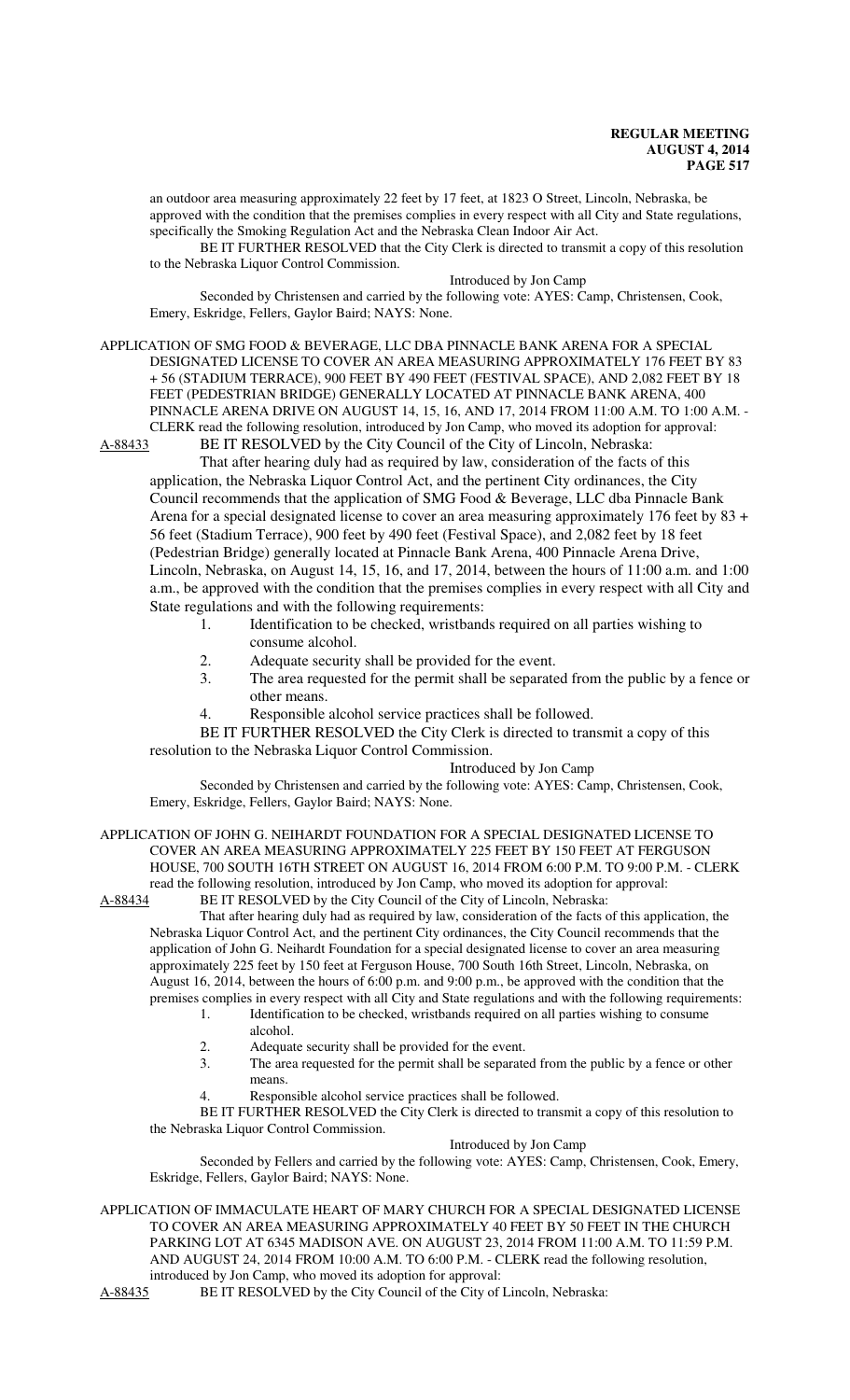That after hearing duly had as required by law, consideration of the facts of this application, the Nebraska Liquor Control Act, and the pertinent City ordinances, the City Council recommends that the application of Immaculate Heart of Mary Church for a special designated license to cover an area measuring approximately 40 feet by 50 feet in the church parking lot at at 6345 Madison Ave., Lincoln, Nebraska, on August 23, 2014, between the hours of 11:00 a.m. and 11:59 p.m., and on August 24, 2014, between the hours of 10:00 a.m. and 6:00 p.m. be approved with the condition that the premises complies in every respect with all City and State regulations and with the following requirements:

- 1. Identification to be checked, wristbands required on all parties wishing to consume alcohol.
- 2. Adequate security shall be provided for the event.<br>3 The area requested for the permit shall be separate
- The area requested for the permit shall be separated from the public by a fence or other means.
- 4. Responsible alcohol service practices shall be followed.

BE IT FURTHER RESOLVED the City Clerk is directed to transmit a copy of this resolution to the Nebraska Liquor Control Commission.

#### Introduced by Jon Camp

Seconded by Christensen and carried by the following vote: AYES: Camp, Christensen, Cook, Emery, Eskridge, Fellers, Gaylor Baird; NAYS: None.

APPLICATION OF YIN FAMILY LLC DBA HIRO 88 FOR A SPECIAL DESIGNATED LICENSE TO COVER AN AREA IN THE RAILYARD AT 300/350 CANOPY STREET ON AUGUST 9, 2014 FROM 5:00 P.M. TO 11:59 P.M. - CLERK read the following resolution, introduced by Jon Camp, who moved its adoption for approval:

A-88436 BE IT RESOLVED by the City Council of the City of Lincoln, Nebraska:

That after hearing duly had as required by law, consideration of the facts of this application, the Nebraska Liquor Control Act, and the pertinent City ordinances, the City Council recommends that the application of Yin Family LLC dba Hiro 88 for a special designated license to cover an area in the Railyard at 300/350 Canopy Street, Lincoln, Nebraska, on August 9, 2014, between the hours of 5:00 p.m. and 11:59 p.m., be approved with the condition that the premises complies in every respect with all City and State regulations and with the following requirements:

- 1. Identification to be checked, wristbands required on all parties wishing to consume alcohol.
	- 2. Adequate security shall be provided for the event.
	- 3. The area requested for the permit shall be separated from the public by a fence or other means.
	- 4. Responsible alcohol service practices shall be followed.

BE IT FURTHER RESOLVED the City Clerk is directed to transmit a copy of this resolution to the Nebraska Liquor Control Commission.

#### Introduced by Jon Camp

Seconded by Christensen and carried by the following vote: AYES: Camp, Christensen, Cook, Emery, Eskridge, Fellers, Gaylor Baird; NAYS: None.

## APPLICATION OF YARD INVESTMENTS LLC DBA GATE 25 FOR A SPECIAL DESIGNATED LICENSE TO COVER AN AREA IN THE RAILYARD AT 300/350 CANOPY STREET ON AUGUST 9, 2014 FROM 5:00 P.M. TO 11:59 P.M. - CLERK read the following resolution, introduced by Jon Camp, who moved its adoption for approval:

A-88437 BE IT RESOLVED by the City Council of the City of Lincoln, Nebraska:

That after hearing duly had as required by law, consideration of the facts of this application, the Nebraska Liquor Control Act, and the pertinent City ordinances, the City Council recommends that the application of Yard Investments LLC dba Gate 25 for a special designated license to cover an area in the Railyard at 300/350 Canopy Street, Lincoln, Nebraska, on August 9, 2014, between the hours of 5:00 p.m. and 11:59 p.m., be approved with the condition that the premises complies in every respect with all City and State regulations and with the following requirements:

- 1. Identification to be checked, wristbands required on all parties wishing to consume
	- alcohol.
- 2. Adequate security shall be provided for the event.<br>3 The area requested for the permit shall be separate
- The area requested for the permit shall be separated from the public by a fence or other means.
- 4. Responsible alcohol service practices shall be followed.

BE IT FURTHER RESOLVED the City Clerk is directed to transmit a copy of this resolution to the Nebraska Liquor Control Commission.

#### Introduced by Jon Camp

Seconded by Christensen and carried by the following vote: AYES: Camp, Christensen, Cook, Emery, Eskridge, Fellers, Gaylor Baird; NAYS: None.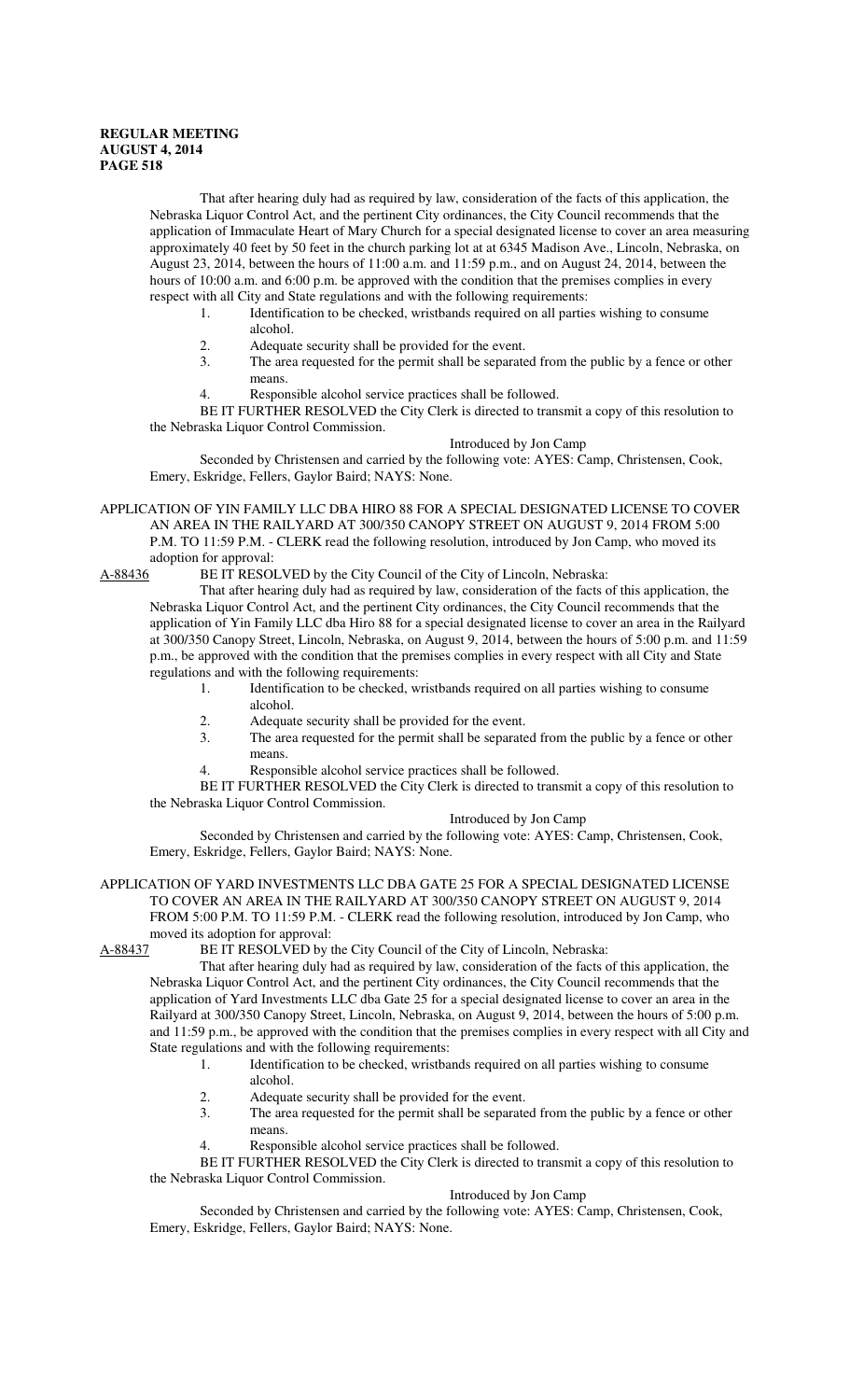## APPLICATION OF BREEZY ISLAND LLC DBA BREEZY ISLAND FOR A SPECIAL DESIGNATED LICENSE TO COVER AN AREA IN THE RAILYARD AT 300/350 CANOPY STREET ON AUGUST 9, 2014 FROM 5:00 P.M. TO 11:59 P.M. - CLERK read the following resolution, introduced by Jon Camp,

who moved its adoption for approval:<br>A-88438 BE IT RESOLVED by the C BE IT RESOLVED by the City Council of the City of Lincoln, Nebraska:

That after hearing duly had as required by law, consideration of the facts of this application, the Nebraska Liquor Control Act, and the pertinent City ordinances, the City Council recommends that the application of Breezy Island LLC dba Breezy Island for a special designated license to cover an area in the Railyard at 300/350 Canopy Street, Lincoln, Nebraska, on August 9, 2014, between the hours of 5:00 p.m. and 11:59 p.m., be approved with the condition that the premises complies in every respect with all City and State regulations and with the following requirements:

- 1. Identification to be checked, wristbands required on all parties wishing to consume alcohol.
- 2. Adequate security shall be provided for the event.
- 3. The area requested for the permit shall be separated from the public by a fence or other means.
- 4. Responsible alcohol service practices shall be followed.

BE IT FURTHER RESOLVED the City Clerk is directed to transmit a copy of this resolution to the Nebraska Liquor Control Commission.

## Introduced by Jon Camp

Seconded by Christensen and carried by the following vote: AYES: Camp, Christensen, Cook, Emery, Eskridge, Fellers, Gaylor Baird; NAYS: None.

## APPLICATION OF BW&R CANOPY LLC DBA BUFFALO WINGS & RINGS FOR A SPECIAL DESIGNATED LICENSE TO COVER AN AREA IN THE RAILYARD AT 300/350 CANOPY STREET ON AUGUST 9, 2014 FROM 5:00 P.M. TO 11:59 P.M. - CLERK read the following resolution, introduced by Jon Camp, who moved its adoption for approval:

A-88439 BE IT RESOLVED by the City Council of the City of Lincoln, Nebraska:

That after hearing duly had as required by law, consideration of the facts of this application, the Nebraska Liquor Control Act, and the pertinent City ordinances, the City Council recommends that the application of BW&R Canopy LLC dba Buffalo Wings & Rings for a special designated license to cover an area in the Railyard at 300/350 Canopy Street, Lincoln, Nebraska, on August 9, 2014, between the hours of 5:00 p.m. and 11:59 p.m., be approved with the condition that the premises complies in every respect with all City and State regulations and with the following requirements:

- 1. Identification to be checked, wristbands required on all parties wishing to consume alcohol.
	- 2. Adequate security shall be provided for the event.<br>3. The area requested for the permit shall be separate
	- The area requested for the permit shall be separated from the public by a fence or other means.
		- Responsible alcohol service practices shall be followed.

BE IT FURTHER RESOLVED the City Clerk is directed to transmit a copy of this resolution to the Nebraska Liquor Control Commission.

#### Introduced by Jon Camp

Seconded by Christensen and carried by the following vote: AYES: Camp, Christensen, Cook, Emery, Eskridge, Fellers, Gaylor Baird; NAYS: None.

## APPLICATION OF ASTRA VEGA LLC DBA VEGA FOR A SPECIAL DESIGNATED LICENSE TO COVER AN AREA IN THE RAILYARD AT 300/350 CANOPY STREET ON AUGUST 9, 2014 FROM 5:00 P.M. TO 11:59 P.M. - CLERK read the following resolution, introduced by Jon Camp, who moved its adoption for approval:

A-88440 BE IT RESOLVED by the City Council of the City of Lincoln, Nebraska:

That after hearing duly had as required by law, consideration of the facts of this application, the Nebraska Liquor Control Act, and the pertinent City ordinances, the City Council recommends that the application of Astra Vega LLC dba Vega for a special designated license to cover an area in the Railyard at 300/350 Canopy Street, Lincoln, Nebraska, on August 9, 2014, between the hours of 5:00 p.m. and 11:59 p.m., be approved with the condition that the premises complies in every respect with all City and State regulations and with the following requirements:

- 1. Identification to be checked, wristbands required on all parties wishing to consume alcohol.
	- 2. Adequate security shall be provided for the event.<br>3. The area requested for the permit shall be separate
	- The area requested for the permit shall be separated from the public by a fence or other means.
	- 4. Responsible alcohol service practices shall be followed.

BE IT FURTHER RESOLVED the City Clerk is directed to transmit a copy of this resolution to the Nebraska Liquor Control Commission.

## Introduced by Jon Camp

Seconded by Christensen and carried by the following vote: AYES: Camp, Christensen, Cook, Emery, Eskridge, Fellers, Gaylor Baird; NAYS: None.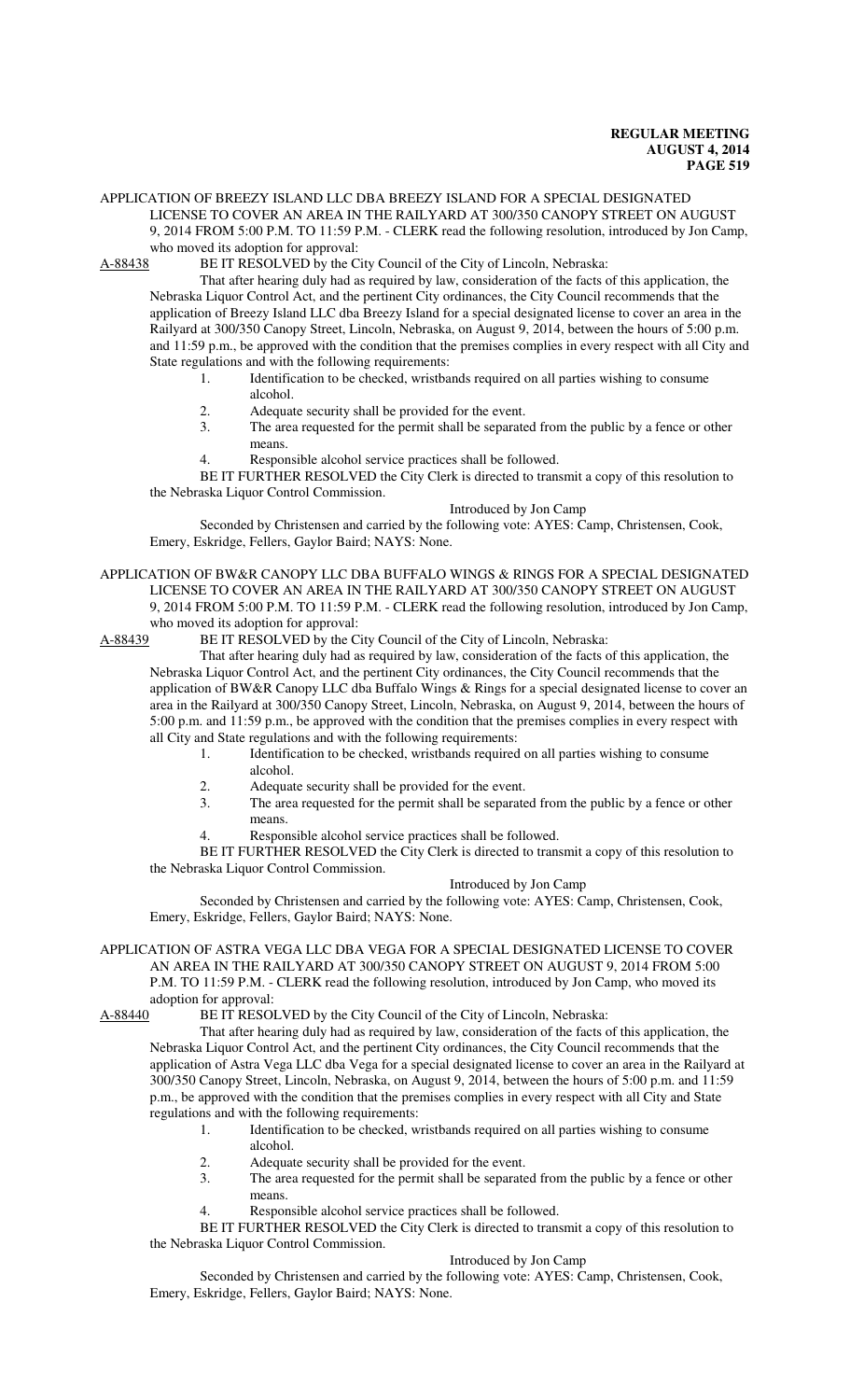# APPLICATION OF PEACE A PIE LLC DBA MELLOW MUSHROOM FOR A SPECIAL DESIGNATED LICENSE TO COVER AN AREA IN THE RAILYARD AT 300/350 CANOPY STREET ON AUGUST 9, 2014 FROM 5:00 P.M. TO 11:59 P.M. - CLERK read the following resolution, introduced by Jon Camp,

who moved its adoption for approval:<br>A-88441 BE IT RESOLVED by the C BE IT RESOLVED by the City Council of the City of Lincoln, Nebraska:

That after hearing duly had as required by law, consideration of the facts of this application, the Nebraska Liquor Control Act, and the pertinent City ordinances, the City Council recommends that the application of Peace A Pie LLC dba Mellow Mushroom for a special designated license to cover an area in the Railyard at 300/350 Canopy Street, Lincoln, Nebraska, on August 9, 2014, between the hours of 5:00 p.m. and 11:59 p.m., be approved with the condition that the premises complies in every respect with all City and State regulations and with the following requirements:

- 1. Identification to be checked, wristbands required on all parties wishing to consume alcohol.
- 2. Adequate security shall be provided for the event.
- 3. The area requested for the permit shall be separated from the public by a fence or other means.
- 4. Responsible alcohol service practices shall be followed.

BE IT FURTHER RESOLVED the City Clerk is directed to transmit a copy of this resolution to the Nebraska Liquor Control Commission.

## Introduced by Jon Camp

Seconded by Christensen and carried by the following vote: AYES: Camp, Christensen, Cook, Emery, Eskridge, Fellers, Gaylor Baird; NAYS: None.

#### APPLICATION OF CLUB AT THE YARD DBA RULE G FOR A SPECIAL DESIGNATED LICENSE TO COVER AN AREA IN THE RAILYARD AT 300/350 CANOPY STREET ON AUGUST 9, 2014 FROM 5:00 P.M. TO 11:59 P.M. - CLERK read the following resolution, introduced by Jon Camp, who moved its adoption for approval:

A-88442 BE IT RESOLVED by the City Council of the City of Lincoln, Nebraska:

That after hearing duly had as required by law, consideration of the facts of this application, the Nebraska Liquor Control Act, and the pertinent City ordinances, the City Council recommends that the application of Club at the Yard dba Rule G for a special designated license to cover an area in the Railyard at 300/350 Canopy Street, Lincoln, Nebraska, on August 9, 2014, between the hours of 5:00 p.m. and 11:59 p.m., be approved with the condition that the premises complies in every respect with all City and State regulations and with the following requirements:

- 1. Identification to be checked, wristbands required on all parties wishing to consume alcohol.
	-
	- 2. Adequate security shall be provided for the event.<br>3. The area requested for the permit shall be separate The area requested for the permit shall be separated from the public by a fence or other means.
		- Responsible alcohol service practices shall be followed.

BE IT FURTHER RESOLVED the City Clerk is directed to transmit a copy of this resolution to the Nebraska Liquor Control Commission.

#### Introduced by Jon Camp

Seconded by Christensen and carried by the following vote: AYES: Camp, Christensen, Cook, Emery, Eskridge, Fellers, Gaylor Baird; NAYS: None.

## APPLICATION OF BAR AT THE YARD DBA LONGWELL'S FOR A SPECIAL DESIGNATED LICENSE TO COVER AN AREA IN THE RAILYARD AT 300/350 CANOPY STREET ON AUGUST 9, 2014 FROM 5:00 P.M. TO 11:59 P.M. - CLERK read the following resolution, introduced by Jon Camp, who moved its adoption for approval:

A-88443 BE IT RESOLVED by the City Council of the City of Lincoln, Nebraska:

That after hearing duly had as required by law, consideration of the facts of this application, the Nebraska Liquor Control Act, and the pertinent City ordinances, the City Council recommends that the application of Bar at the Yard dba Longwell's for a special designated license to cover an area in the Railyard at 300/350 Canopy Street, Lincoln, Nebraska, on August 9, 2014, between the hours of 5:00 p.m. and 11:59 p.m., be approved with the condition that the premises complies in every respect with all City and State regulations and with the following requirements:

- 1. Identification to be checked, wristbands required on all parties wishing to consume alcohol.
	- 2. Adequate security shall be provided for the event.<br>3. The area requested for the permit shall be separate
	- The area requested for the permit shall be separated from the public by a fence or other means.
	- 4. Responsible alcohol service practices shall be followed.

BE IT FURTHER RESOLVED the City Clerk is directed to transmit a copy of this resolution to the Nebraska Liquor Control Commission.

## Introduced by Jon Camp

Seconded by Christensen and carried by the following vote: AYES: Camp, Christensen, Cook, Emery, Eskridge, Fellers, Gaylor Baird; NAYS: None.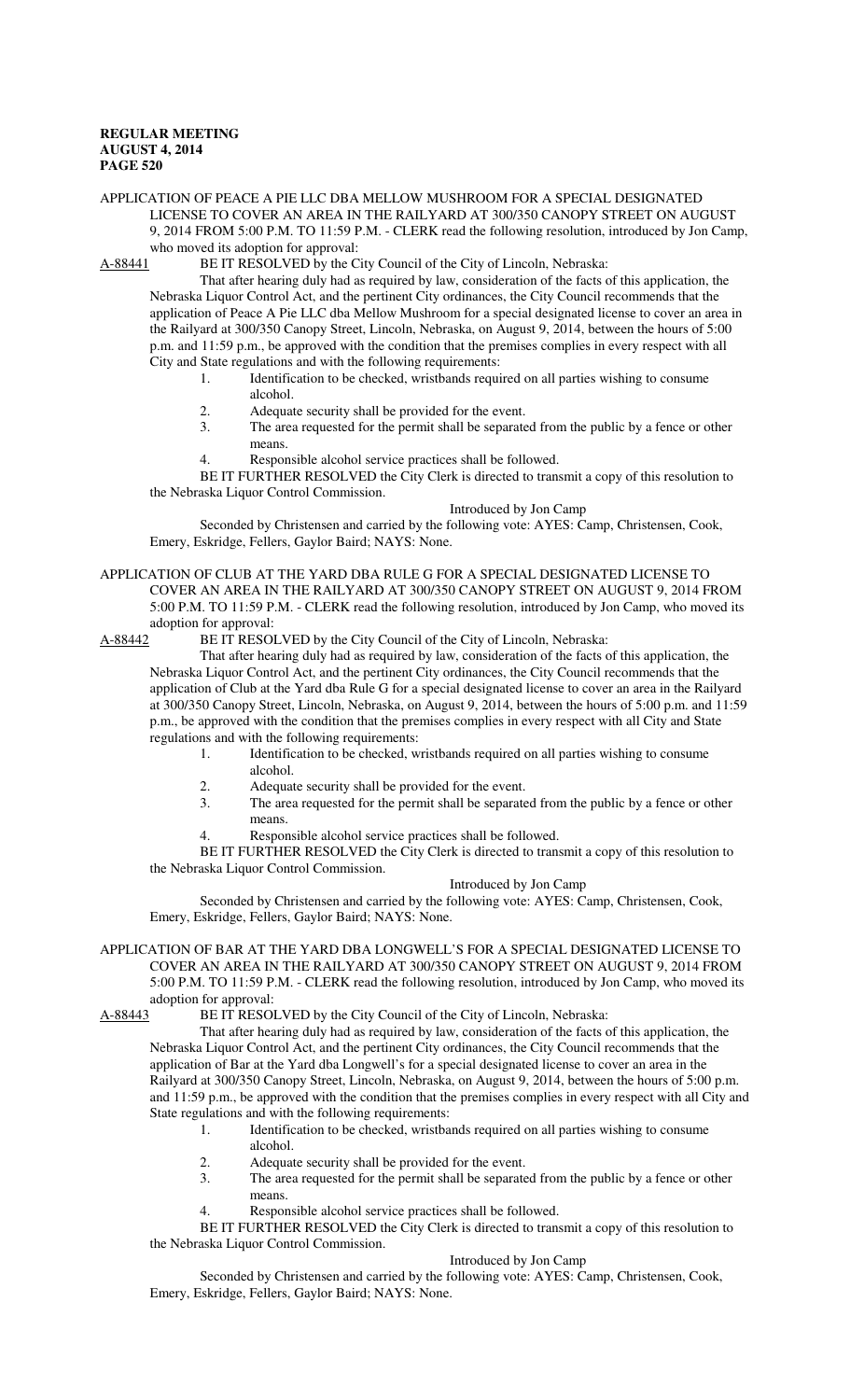## APPLICATION OF MEIER'S CORK N BOTTLE FOR A SPECIAL DESIGNATED LICENSE TO COVER AN AREA MEASURING APPROXIMATELY 210 FEET BY 300 FEET AT 3111 COVERED BRIDGE DRIVE ON AUGUST 22, 2014 FROM 4:30 P.M. TO 11:00 P.M. - CLERK read the following resolution, introduced by Jon Camp, who moved its adoption for approval:

A-88444 BE IT RESOLVED by the City Council of the City of Lincoln, Nebraska:

That after hearing duly had as required by law, consideration of the facts of this application, the Nebraska Liquor Control Act, and the pertinent City ordinances, the City Council recommends that the application of Meier's Cork N Bottle for a special designated license to cover an area measuring approximately 210 feet by 300 feet at 3111 Covered Bridge Drive, Lincoln, Nebraska, on August 22, 2014, between the hours of 4:30 p.m. and 11:00 p.m., be approved with the condition that the premises complies in every respect with all City and State regulations and with the following requirements:

- 1. Identification to be checked, wristbands required on all parties wishing to consume alcohol.
- 2. Adequate security shall be provided for the event.
- 3. The area requested for the permit shall be separated from the public by a fence or other means.
- 4. Responsible alcohol service practices shall be followed.

BE IT FURTHER RESOLVED the City Clerk is directed to transmit a copy of this resolution to the Nebraska Liquor Control Commission.

## Introduced by Jon Camp

Seconded by Fellers and carried by the following vote: AYES: Camp, Christensen, Cook, Emery, Eskridge, Fellers, Gaylor Baird; NAYS: None.

APPLICATION OF BLUE BLOOD BREWING CO., INC. FOR A SPECIAL DESIGNATED LICENSE TO COVER AN AREA MEASURING APPROXIMATELY 70 FEET BY 90 FEET AT 500 W. SOUTH STREET, LINCOLN, NEBRASKA, ON AUGUST 15, 2014, BETWEEN THE HOURS OF 12:00 P.M. AND 11:00 P.M. - CLERK read the following resolution, introduced by Jon Camp, who moved its adoption for approval:<br>A-88445 BE I

BE IT RESOLVED by the City Council of the City of Lincoln, Nebraska:

That after hearing duly had as required by law, consideration of the facts of this application, the Nebraska Liquor Control Act, and the pertinent City ordinances, the City Council recommends that the application of Blue Blood Brewing Co., Inc. for a special designated license to cover an area measuring approximately 70 feet by 90 feet at 500 W. South Street, Lincoln, Nebraska, on August 15, 2014, between the hours of 12:00 p.m. and 11:00 p.m., be approved with the condition that the premises complies in every respect with all City and State regulations and with the following requirements:

- 1. Identification to be checked, wristbands required on all parties wishing to consume alcohol.
- 2. Adequate security shall be provided for the event.<br>3 The area requested for the permit shall be separate
- The area requested for the permit shall be separated from the public by a fence or other means.
- 4. Responsible alcohol service practices shall be followed.

BE IT FURTHER RESOLVED the City Clerk is directed to transmit a copy of this resolution to the Nebraska Liquor Control Commission.

## Introduced by Jon Camp

Seconded by Fellers and carried by the following vote: AYES: Camp, Christensen, Cook, Emery, Eskridge, Fellers, Gaylor Baird; NAYS: None.

## **ORDINANCES - 2ND READING & RELATED RESOLUTIONS (as required)**

- VACATION 14003 VACATING THE EAST/WEST ALLEY BETWEEN NORTH 10TH STREET AND VACATED NORTH 11TH STREET WITHIN BLOCK 28, ORIGINAL LINCOLN - CLERK read an ordinance, introduced by Leirion Gaylor Baird, vacating the east/west alley between North 10<sup>th</sup> Street and vacated North 11<sup>th</sup> Street within Block 28, Original Lincoln and retaining title thereto in the City of Lincoln, Lancaster County, Nebraska, the second time.
- ANNEXATION 13005 AMENDING ORDINANCE NO. 19952 TO ACCEPT A SUBSTITUTE MAP TO CORRECTLY SHOW THE BOUNDARY LINE OF THE ANNEXED PROPERTY GENERALLY LOCATED AT N.W. 27TH STREET AND HIGHWAY 34 - CLERK read an ordinance, introduced by Leirion Gaylor Baird, amending Ordinance No. 19952 to clarify that the annexation of land described in Ordinance No. 19952 as part of the City of Lincoln, Nebraska and the corresponding amendment to the Corporate Limits Map attached to and made a part of Ordinance No. 18208 did not include Purple Heart Highway, but does include Wildrose Lane and County Road 618, the second time.
- AMENDING TITLE 21 OF THE LINCOLN MUNICIPAL CODE BY ADDING A NEW CHAPTER 21.09 ENTITLED "REGISTRATION OF NEGLECTED BUILDINGS" TO ESTABLISH A REGISTRATION SYSTEM FOR MONITORING VACANT AND NEGLECTED RESIDENTIAL BUILDINGS WITHIN THE CITY - CLERK read an ordinance, introduced by Leirion Gaylor Baird, amending Title 21 of the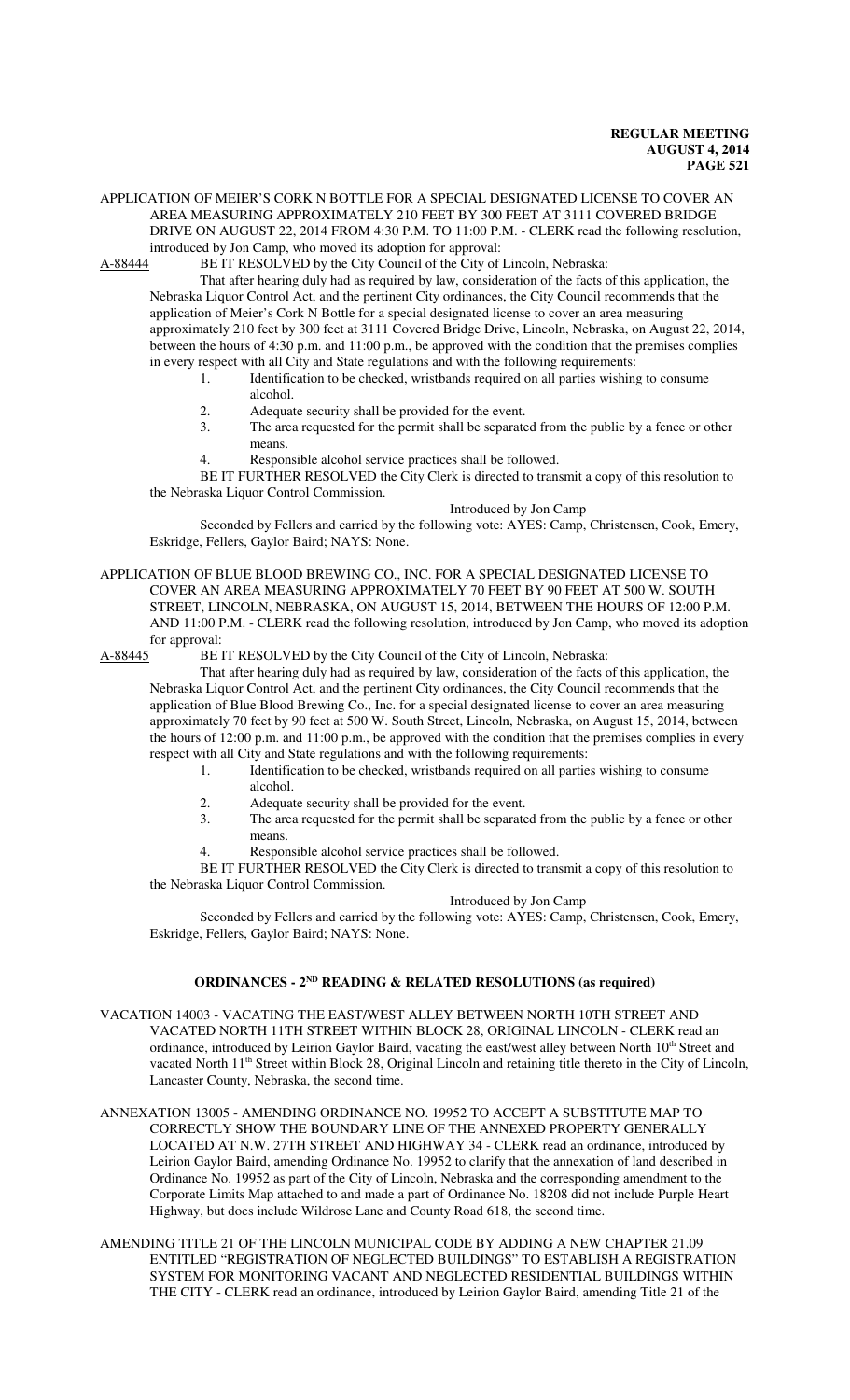Lincoln Municipal Code by adding a new Chapter 21.90 entitled "Registration of Neglected Buildings" to establish a registration system for monitoring vacant and neglected residential buildings within the City as a means to decrease the number of such neglected buildings and to prevent them from becoming a burden to the neighborhood and community or a threat to the public health, safety, and welfare, the second time.

- AMENDING THE PAY SCHEDULES FOR CERTAIN EMPLOYEE GROUPS BY ADJUSTING THE SCHEDULES OF ANNUAL, MONTHLY, BIWEEKLY AND HOURLY PAY RANGE EQUIVALENTS FOR EMPLOYEES WHOSE CLASSIFICATIONS ARE ASSIGNED TO THE PAY RANGES PREFIXED BY THE LETTER "B TO BE EFFECTIVE AUGUST 14, 2014 - CLERK read an ordinance, introduced by Leirion Gaylor Baird, adopting pay schedules and schedules of pay ranges for employees of the City of Lincoln, Nebraska whose classifications are assigned to pay ranges prefixed by the letter "B"; and repealing Ordinance No. 19602, passed by the City Council on August 15, 2011, the second time.
- AMENDING THE PAY SCHEDULE FOR THE EMPLOYEE GROUP WHOSE CLASSIFICATIONS ARE ASSIGNED TO THE PAY RANGE PREFIXED BY THE LETTER "M" TO CHANGE THE PAY RANGE OF INFORMATION & FISCAL SERVICES MANAGER FROM M01 TO M02 - CLERK read an ordinance, introduced by Leirion Gaylor Baird, amending Section 1of Ordinance No. 19908 passed August 12, 2013, relating to the pay schedules of employees whose classifications are assigned to the pay range which is prefixed by the letter "M", by changing the pay range for the job classification "Information and Fiscal Services Manager" from M01 to M02, the second time.
- AMENDING THE PAY SCHEDULES FOR CERTAIN EMPLOYEE GROUPS BY ADJUSTING THE SCHEDULES OF ANNUAL, MONTHLY, BIWEEKLY AND HOURLY PAY RANGE EQUIVALENTS FOR EMPLOYEES WHOSE CLASSIFICATIONS ARE ASSIGNED TO THE PAY RANGES PREFIXED BY THE LETTER "E" TO BE EFFECTIVE AUGUST 14, 2014 - CLERK read an ordinance, introduced by Leirion Gaylor Baird, adopting pay schedules and schedules of pay ranges for employees of the City of Lincoln, Nebraska whose classifications are assigned to pay ranges prefixed by the letter "E"; and repealing Ordinance No. 19906, passed by the City Council on August 12, 2013, as amended by Ordinance No. 19919, passed by the City Council on September 16, 2013, the second time.
- AMENDING THE PAY SCHEDULES FOR CERTAIN EMPLOYEE GROUPS BY ADJUSTING THE SCHEDULES OF ANNUAL, MONTHLY, BIWEEKLY AND HOURLY PAY RANGE EQUIVALENTS FOR EMPLOYEES WHOSE CLASSIFICATIONS ARE ASSIGNED TO THE PAY RANGES PREFIXED BY THE LETTER "X" TO BE EFFECTIVE AUGUST 14, 2014 - CLERK read an ordinance, introduced by Leirion Gaylor Baird, adopting pay schedules and schedules of pay ranges for employees of the City of Lincoln, Nebraska whose classifications are assigned to pay ranges prefixed by the letter "X"; and repealing Ordinance 19911, passed by the City Council on August 12, 2013, the second time.
- AMENDING THE PAY SCHEDULES FOR CERTAIN EMPLOYEE GROUPS BY ALLOWING A ONE TIME LUMP SUM PAYMENT FOR EMPLOYEES WHOSE CLASSIFICATIONS ARE ASSIGNED TO THE PAY RANGES PREFIXED BY THE LETTER "M" - CLERK read an ordinance, introduced by Leirion Gaylor Baird, approving a one time lump sum payment in the amount of 1.25% of the current annual pay for employees of the City of Lincoln, Nebraska, whose classifications are assigned to pay ranges prefixed by the letter "M" as adopted by Ordinance No. 19908, the second time.
- AMENDING SECTION 2.76.155 OF THE LINCOLN MUNICIPAL CODE RELATING TO COMPENSATION PLAN; LONGEVITY PAY FOR AN INCREASE OF LONGEVITY PAY TO COINCIDE WITH THE NEGOTIATED LMCEA LABOR AGREEMENT FOR UNREPRESENTED EMPLOYEES WITH A PAY RANGE PREFIXED BY THE LETTER "M" - CLERK read an ordinance, introduced by Leirion Gaylor Baird, amending Section 2.76.155 of the Lincoln Municipal Code relating to longevity pay to increase the longevity pay of employees with a pay range prefixed by the letter "M"; and repealing Section 2.76.155 fo the Lincoln Municipal Code as hitherto existing, the second time.
- AMENDING SECTION 2.76.160 OF THE LINCOLN MUNICIPAL CODE RELATING TO COMPENSATION PLAN & VARIABLE MERIT PAY PLAN TO REDUCE THE PROBATIONARY INCREASE TO COINCIDE WITH THE NEGOTIATED LMCEA LABOR AGREEMENT FOR UNREPRESENTED EMPLOYEES WITH A PAY RANGE PREFIXED BY THE LETTER "M" - CLERK read an ordinance, introduced by Leirion Gaylor Baird, amending Section 2.76.160 of the Lincoln Municipal Code relating to the variable merit pay plan for employees with a pay range prefixed by the letter "M" to reduce the probationary increase for such employees from 4.5" to 3"; and repealing Section 2.76.160 of the Lincoln Municipal Code as hitherto existing, the second time.
- AMENDING SECTION 2.76.370 OF THE LINCOLN MUNICIPAL CODE RELATING TO AUTHORIZED HOLIDAYS FOR AN INCREASE IN PERSONAL HOLIDAYS HOURS AND ALLOWABLE USAGE TO COINCIDE WITH THE NEGOTIATED PAGE LABOR CONTRACT FOR EMPLOYEES WITH A PAY RANGE PREFIXED BY THE LETTER "N" OR "X" - CLERK read an ordinance, introduced by Leirion Gaylor Baird, amending Section 2.76.370 of the Lincoln Municipal Code relating to authorized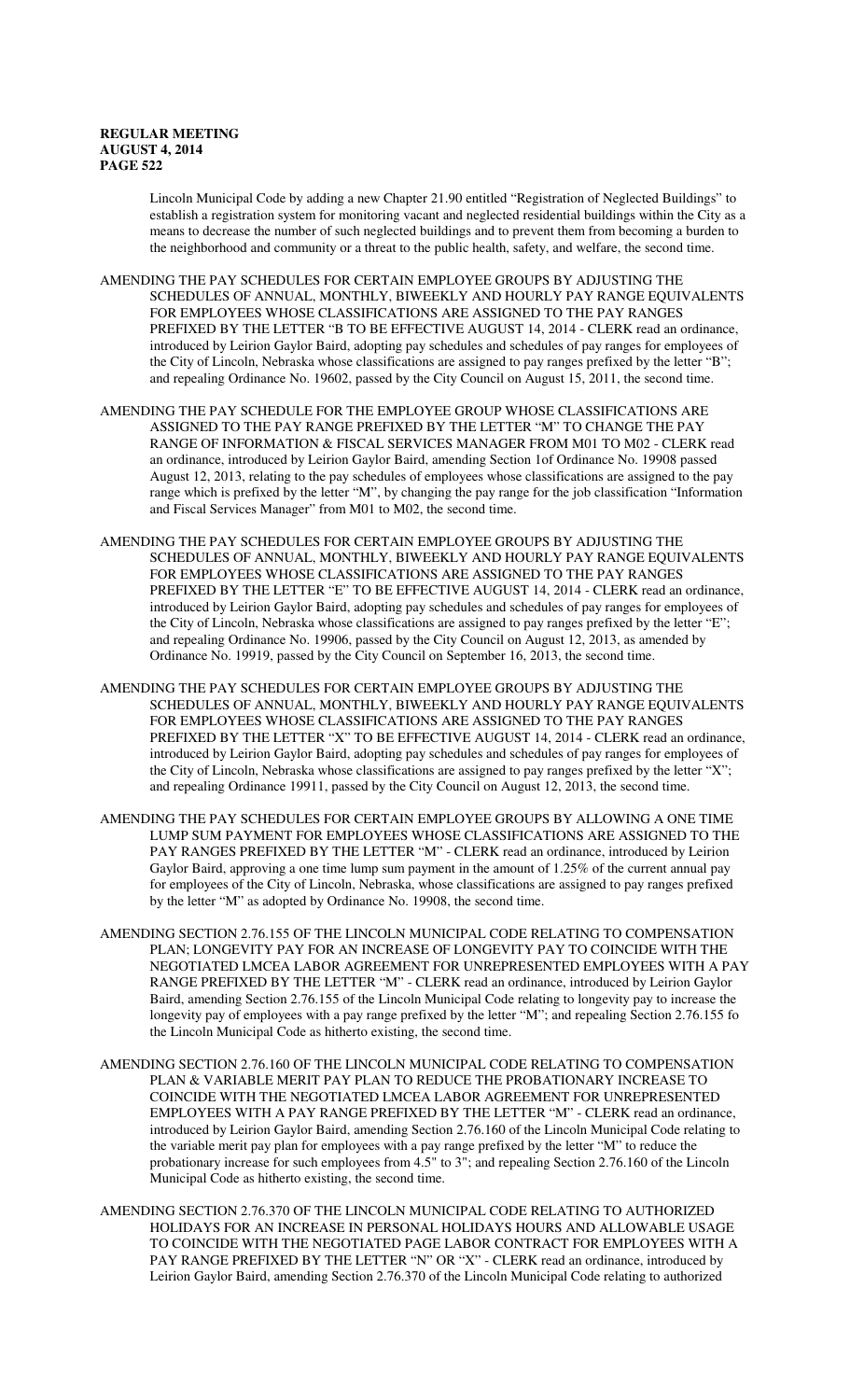holidays to increase the number of hours of personal holidays for those employees with a pay range prefixed by the letter "N" and "X" from 9 hours to 16 hours; and repealing Section 2.76.370 of the Lincoln Municipal Code as hitherto existing, the second time.

- AMENDING SECTION 2.76.385 OF THE LINCOLN MUNICIPAL CODE RELATING TO FUNERAL LEAVE TO DELETE OBSOLETE LANGUAGE FOR "M" PAY RANGES AND TO ADD CERTAIN USES TO COINCIDE WITH THE NEGOTIATED PAGE LABOR CONTRACT FOR EMPLOYEES WITH A PAY RANGE PREFIXED BY THE LETTER "N" OR "X" - CLERK read an ordinance, introduced by Leirion Gaylor Baird, amending Section 2.76.385 of the Lincoln Municipal Code relating to funeral leave to delete obsolete references to "an employee with a pay range prefixed by the letter "M" who works a fifty-six hour work week", and to provide for the usage of funeral leave to attend the funeral or bereave the death of certain relatives for employees with a pay range prefixed by the letter "N" and "X"; and repealing Section 2.76.385 of the Lincoln Municipal Code as hitherto existing, the second time.
- AMENDING SECTION 2.76.395 OF THE LINCOLN MUNICIPAL CODE RELATING TO VACATION LEAVE WITH PAY TO INCREASE VACATION ACCRUALS AT THE 12 YEAR LEVEL FOR EMPLOYEES WITH A PAY RANGE PREFIXED BY THE LETTER "A", "C", OR "E" - CLERK read an ordinance, introduced by Leirion Gaylor Baird, amending Section 2.76.395 of the Lincoln Municipal Code relating to vacation leave with pay to provide for a vacation accrual of 148 hours after twelve years of service for employees with a pay range prefixed by the letters "A", "C", and "E", to provide a department head may require vacation leave be taken not less than one hour at a time; and to provide employees with a pay range prefixed by "A", "C", and "E" may accumulate vacation leave to a maximum of 80 hours over and above the employee's maximum annual earning rate; and repealing Section 2.76.395 of the Lincoln Municipal Code, the second time.
- APPROVING A DEVELOPMENT AND CONDITIONAL ZONING AGREEMENT FOR 48TH AND NORMAL BOULEVARD BETWEEN THE CITY OF LINCOLN AND GALE AND CINDY MATSON AND WELLS AND TAMI MANGRUM, LLC TO RESTRICT USE OF THE PROPERTY UNDER THE PROPOSED CHANGE OF ZONE NO. 14018 ON PROPERTY GENERALLY LOCATED AT THE NORTHWEST CORNER SOUTH 48TH STREET AND NORMAL BOULEVARD. (RELATED ITEMS 14R-203, 14-98) (ACTION DATE: 8/11/14)

CHANGE OF ZONE 14018 - APPLICATION OF MATSON-MANGRUM, LLC FOR A CHANGE OF ZONE FROM R-2 RESIDENTIAL DISTRICT TO O-2 SUBURBAN OFFICE DISTRICT AND FROM O-2 SUBURBAN OFFICE DISTRICT TO B-1 LOCAL BUSINESS DISTRICT ON PROPERTY GENERALLY LOCATED AT THE NORTHWEST CORNER OF SOUTH 48TH STREET AND NORMAL BOULEVARD. (RELATED ITEMS 14R-203, 14-98) - CLERK read an ordinance, introduced by Leirion Gaylor Baird, amending the Lincoln Zoning District Maps adopted by reference and made a part of Title 27 of the Lincoln Municipal Code, pursuant to Section 27.05.020 of the Lincoln Municipal Code, by changing the boundaries of the districts established and shown thereon, the second time.

## **PUBLIC HEARING - RESOLUTIONS**

- SPECIAL PERMIT NO. 1665C APPLICATION OF CHATEAU DEVELOPMENT LLC TO AMEND THE VAN DORN MEADOWS 1ST ADDITION COMMUNITY UNIT PLAN TO REVISE THE LAYOUT FROM NINE SINGLE-FAMILY LOTS TO 10 TWO-FAMILY DWELLING UNITS AND A 20 UNIT MULTIPLE-FAMILY BUILDING ON PROPERTY GENERALLY LOCATED AT SHERMAN STREET AND HOLMES PARK ROAD - PRIOR to reading:
- FELLERS Moved Motion to Amend #1 to amend Bill 14R-193 to accept & substitute Resolution No. 14R-193S attached hereto.

Seconded by Christensen & carried by the following vote: AYES: Camp, Christensen, Cook, Emery, Eskridge, Fellers, Gaylor Baird; NAYS: None.

CLERK Read the following resolution, introduced by Trent Fellers, who moved its adoption:

A-88446 WHEREAS, Chateau Development LLC has submitted an application designated as Special Permit No. 1665C to amend the Van Dorn Meadows 1st Addition Community Unit Plan to revise the layout from nine single-family lots to show 10 two-family dwelling units and a 20 unit multiple-family building on property generally located at Sherman Street and Holmes Park Road and legally described as: Outlot B, Van Dorn Meadows 1st Addition, Lincoln, Lancaster County, Nebraska;

WHEREAS, the Lincoln City-Lancaster County Planning Commission held a public hearing on May 28, 2014 on said application and conditionally approved said special permit; and

- WHEREAS, Rebecca Z. McNeil has filed a Notice of Appeal appealing the action of the Planning Commission conditionally approving Special Permit No. 1665C; and
- WHEREAS, pursuant to Lincoln Municipal Code § 27.63.025, the action appealed from is deemed advisory and the City Council is authorized to take final action on the application for Special Permit No. 1665C; and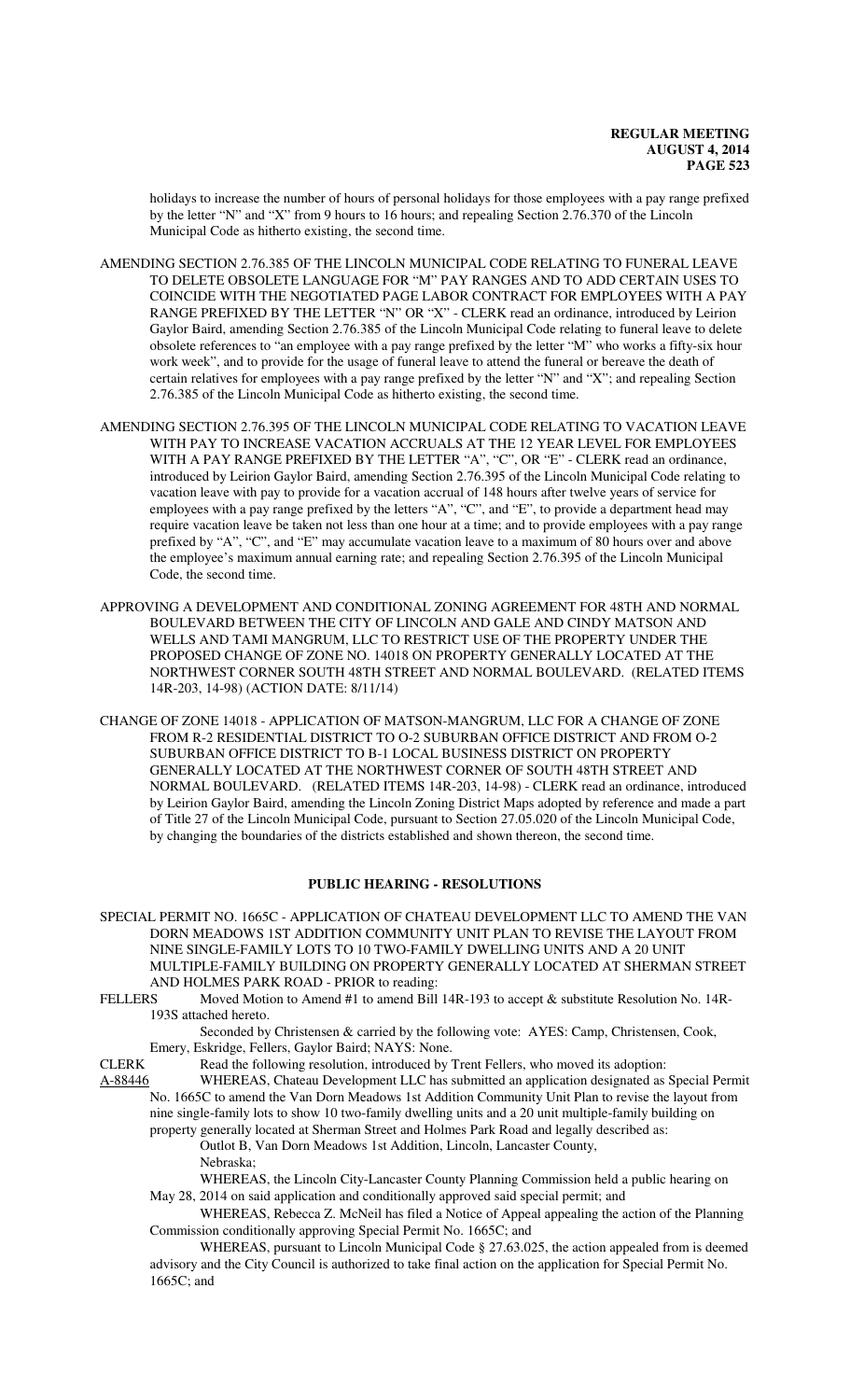WHEREAS, the community as a whole, the surrounding neighborhood, and the real property adjacent to the area included within the site plan for this community unit plan will not be adversely affected by granting such a permit; and

WHEREAS, said site plan together with the terms and conditions hereinafter set forth are consistent with the Comprehensive Plan of the City of Lincoln and with the intent and purpose of Title 27 of the Lincoln Municipal Code to promote the public health, safety, and general welfare.

NOW, THEREFORE, BE IT RESOLVED by the City Council of the City of Lincoln, Nebraska: That the application of the Chateau Development LLC, hereinafter referred to as "Permittee", to amend the Van Dorn Meadows 1st Addition Community Unit Plan to revise the layout from nine singlefamily lots to show 10 two-family dwelling units and a 20 unit multiple-family building, on the property described above, be and the same is hereby granted under the provisions of Section 27.63.320 and Chapter 27.65 of the Lincoln Municipal Code upon condition that construction of said community unit plan be in substantial compliance with said application, the site plan, and the following additional express terms, conditions, and requirements:

1. This permit approves a revised layout showing 10 two-family dwelling units and one 20 unit multiple-family building for a total of 469 units within the CUP.

- 2. Before receiving building permits:
	- a. The Permittee shall cause to be prepared and submitted to the Planning Department a revised and reproducible final plot plan including five copies with
		- the following revisions:
			- i. Revise the hammerhead turn-around so no paving is in the 20' required front yard.
			- ii. Revise the building envelopes to show the increased setbacks being proposed so the envelope for the apartment building is fully dimensioned, with dimensions for the distance from the perimeter lot setback to the building envelope. For the two-family dwellings the building footprint inside the building envelope needs to be deleted and the envelopes need to be fully dimensioned including setbacks to lot lines and the separation between envelopes.
			- iii. Show the minimum required setback between the sidewalk and the garage is 22'.
			- iv. Add a note which states that street trees will be planted within one year of building permit approval.
			- v. Add a note which states that the four lots being removed from the CUP will be recombined with the adjacent oulots prior to building permits for the dwelling units shown as part of this amendment.
			- vi. Show the trees on the north end of the site to remain in place.
		- vii. Revise the grading and drainage plan revised to the satisfaction of Public Works and Utilities.
	- b. The construction plans shall comply with the approved plans.
	- c. Final plats shall be approved by the City.

3. Before occupying the dwelling units all development and construction shall have been completed in substantial compliance with the approved plans.

4. All privately owned improvements shall be permanently maintained by the Permittee or an appropriately established owners association approved by the City Attorney.

5. The physical location of all setbacks and yards, buildings, parking and circulation elements, and similar matters shall be in substantial compliance with the location of said items as shown on the approved site plan.

6. The terms, conditions, and requirements of this resolution shall run with the land and be binding upon the Permittee, its successors and assigns.

7. The Permittee shall sign and return the letter of acceptance to the City Clerk. This step should be completed within 60 days following the approval of the special permit. The City Clerk shall file a copy of the resolution approving the special permit and the letter of acceptance with the Register of Deeds, filing fees therefor to be paid in advance by the Permittee. Building permits will not be issued until the letter of acceptance has been filed.

8. The site plan as approved with this resolution voids and supersedes all previously approved site plans, however the terms and conditions of all prior resolutions approving this permit shall remain in full force and effect except as specifically amended by this resolution.

Introduced by Trent Fellers

Seconded by Christensen & carried by the following vote: AYES: Camp, Christensen, Cook, Emery, Eskridge, Fellers, Gaylor Baird; NAYS: None.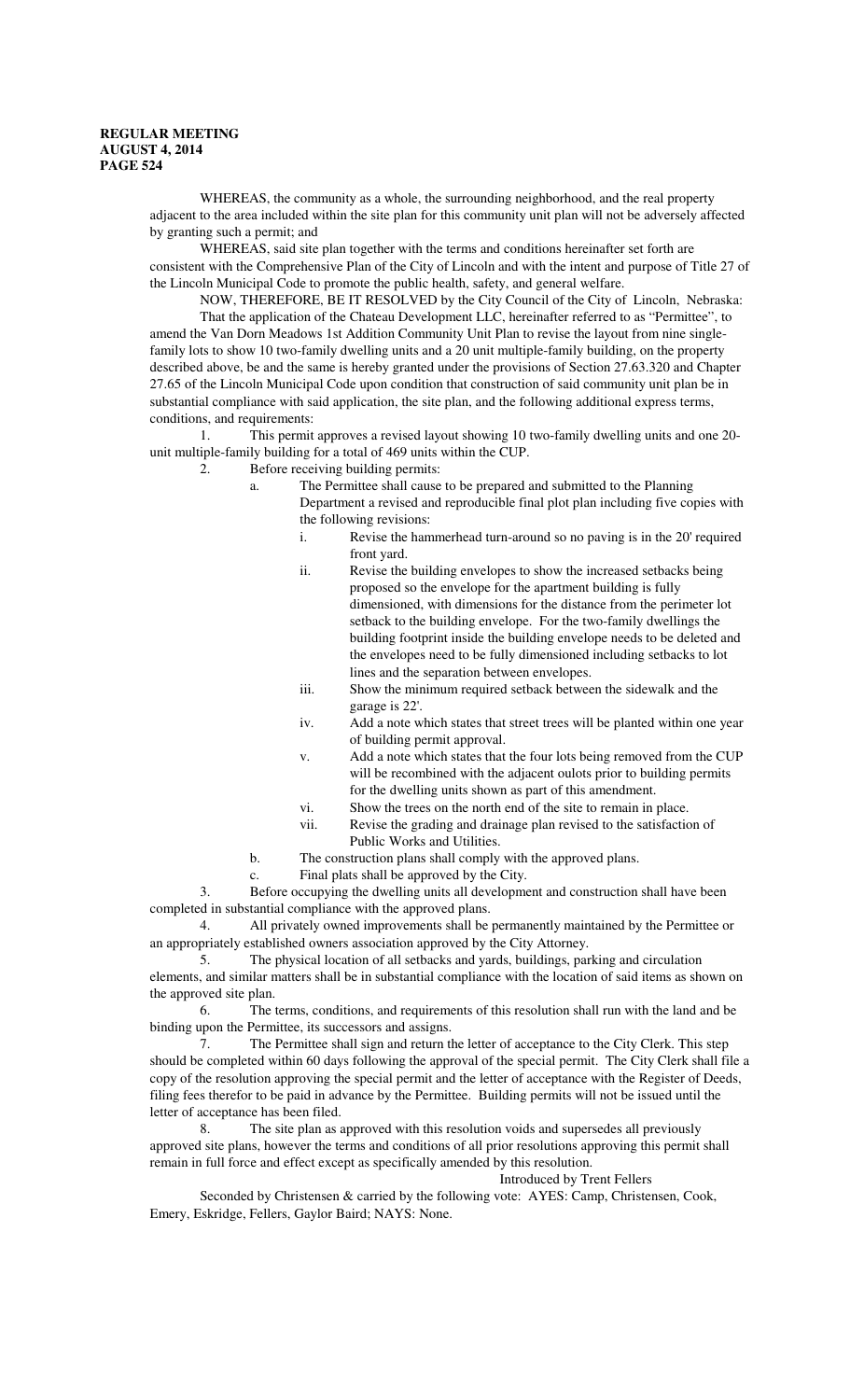APPROVING AN AMENDMENT TO AGREEMENT BETWEEN THE CITY OF LINCOLN AND EMS TECHNOLOGY SOLUTIONS, LLC FOR EMS INVENTORY MANAGEMENT SOLUTION TO EXERCISE ITS OPTION TO RENEW THE AGREEMENT FOR AN ADDITIONAL FOUR YEAR TERM AND APPROVING THE EXPENDITURES FOR SAID RENEWAL - CLERK read the following resolution, introduced by Leirion Gaylor Baird, who moved its adoption:

A-88447 BE IT RESOLVED by the City Council of the City of Lincoln, Nebraska:

That the attached Amendment to Agreement between the City of Lincoln and EMS Technology Solutions, LLC for EMS Inventory Management Solution, previously entered into by the parties by Resolution No. A-85948 on August 2, 2010, to renew the Agreement for an additional four year term, pursuant to Bid No. 10-119, upon the terms and conditions as set forth in said Amendment to Agreement, is hereby approved and the Mayor is authorized to execute the same on behalf of the City.

The City Clerk is directed to transmit one executed copy of said Amendment to Agreement to the Purchasing Agent for delivery to EMS Inventory Management Solution.

Introduced by Leirion Gaylor Baird

Seconded by Christensen & carried by the following vote: AYES: Camp, Christensen, Cook, Emery, Eskridge, Fellers, Gaylor Baird; NAYS: None.

COMP. PLAN CONFORMANCE 14013 - APPROVING AN AMENDMENT TO THE LINCOLN CENTER REDEVELOPMENT PLAN TO ADD THE "P STREET EAST REDEVELOPMENT PROJECT" FOR STREETSCAPE ENHANCEMENTS WITHIN PUBLIC RIGHTS-OF-WAY GENERALLY LOCATED BETWEEN CENTENNIAL MALL, N. 17TH STREET, P STREET, AND Q STREET - - CLERK read the following resolution, introduced by Leirion Gaylor Baird, who moved its adoption:

A-88448 WHEREAS, the City Council on October 22, 1984, adopted Resolution No. A-69713 finding an area generally bounded by "R" Street, 17th Street, "S" Street, and 7th Street to be blighted, and on October 19, 1987, adopted Resolution No. A-71701 finding said area to be blighted and substandard as defined in the Nebraska Community Development Law (Neb.Rev. Stat. § 18-2101, et seq. as amended) and in need of redevelopment; and

WHEREAS, The City Council has previously adopted the Lincoln Center Redevelopment Plan (hereinafter the "Plan") including plans for various redevelopment projects within said area in accordance with the requirements and procedures of the Nebraska Community Development Law; and now desires to modify said plan by establishing the "P Street East Redevelopment Project" for streetscape enhancements within public rights-of-way on property generally located between Centennial Mall and N. 17th Street along P Street in Downtown Lincoln including the east-west alley between N. 16th Street and N. 17th Street and rights-of-way of P Street, N. 16th Street and N. 17th Street; and

WHEREAS, the Director of the Urban Development Department has filed with the City Clerk modifications to the Redevelopment Plan contained in the document entitled the "P Street East Redevelopment Project" which is attached hereto, marked as Attachment "A", and made a part hereof by reference, and has reviewed said plan and has found that it meets the conditions set forth in Neb. Rev. Stat. § 18-2113 (Reissue 2007); and

WHEREAS, on June 27, 2014, a notice of public hearing was mailed postage prepaid to all registered neighborhood associations located in whole or in part within one mile radius of the area to be redeveloped setting forth the time, date, place and purpose of the public hearing to be held on July 9, 2014 before the Lincoln City - Lancaster County Planning Commission regarding the proposed amendments to the Redevelopment Plan to add the P Street East Redevelopment Project, a copy of said notice and list of said registered neighborhood associations having been attached hereto as Attachment "B" and "C" respectively; and

WHEREAS, the proposed Amendments to the Lincoln Center Redevelopment Plan to add the P Street East Redevelopment Project were submitted to the Lincoln-Lancaster County Planning Commission for review and recommendations, and on July 9, 2014 the Lincoln-Lancaster County Planning Commission held a public hearing relating to the Plan Amendments and found the Plan Amendments to be in conformance with the Comprehensive Plan and recommended approval thereof; and

WHEREAS, on July 18, 2014 a notice of public hearing was mailed postage prepaid to the foregoing registered neighborhood associations setting forth the time, date, place, and purpose of the public hearing before the City Council to be held on August 4, 2014, regarding the proposed amendments to the Redevelopment Plan to add the P Street East Redevelopment Project, a copy of said notice having been attached hereto as Attachment "D"; and

WHEREAS, on July 18, 2014 and July 25, 2014 a Notice of Public Hearing was published in the Lincoln Journal Star newspaper, setting the time, date, place and purpose of the public hearing to be held on August 4, 2014 regarding the proposed amendments to the Redevelopment Plan and to add the P Steet East Redevelopment Project for said blighted and substandard area, a copy of such notice having been attached hereto and marked as Attachment "E"; and

WHEREAS, on August 4, 2014 in the City Council chambers of the County-City Building, 555 South 10th Street, Lincoln, Nebraska, the City Council held a public hearing relating to the proposed modifications to the Redevelopment Plan and all interested parties were afforded at such public hearing a reasonable opportunity to express their views respecting said proposed modifications to the redevelopment plan; and

WHEREAS, the City Council has duly considered all statements made and materials submitted relating to said proposed modifications to the redevelopment plan.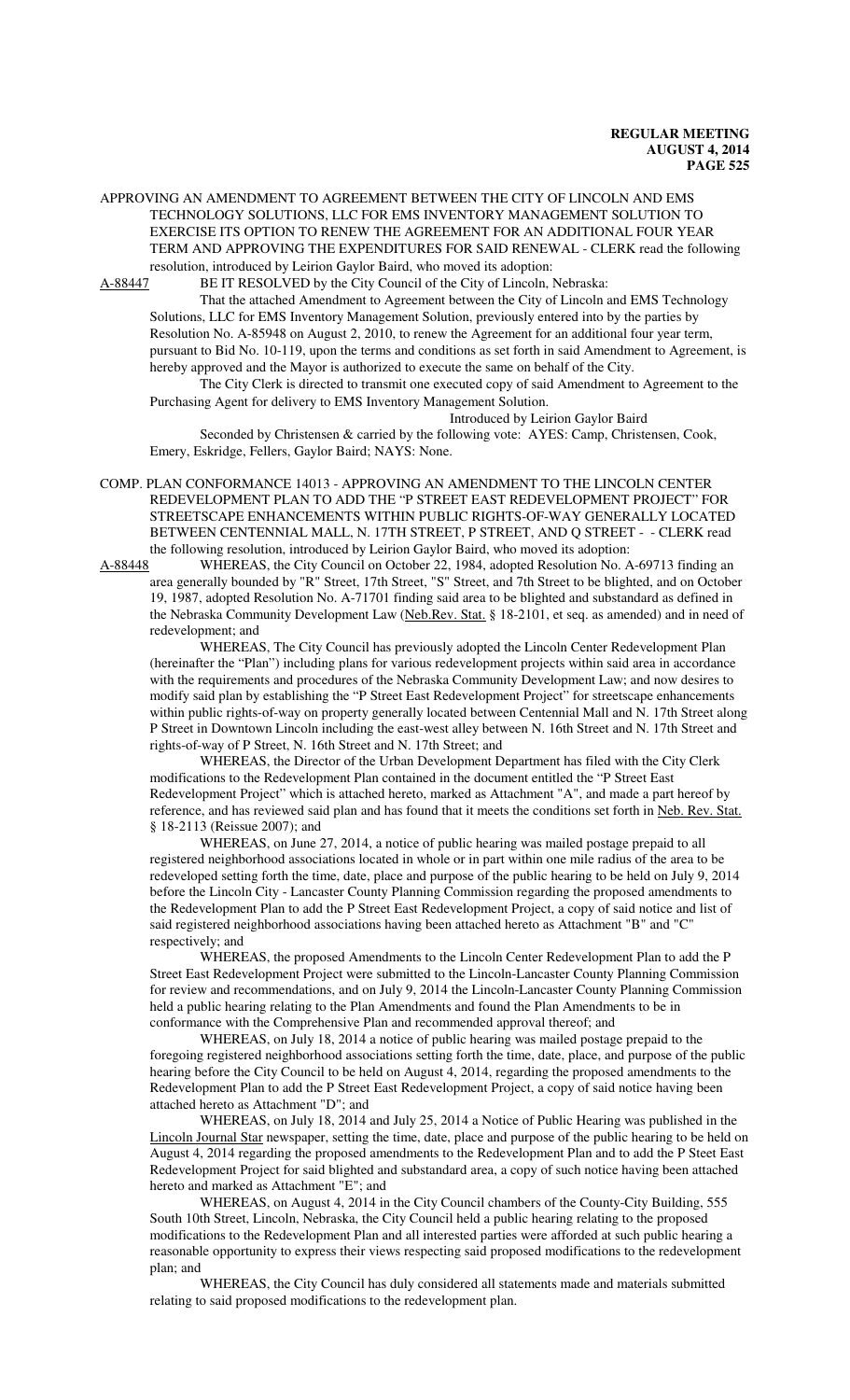NOW, THEREFORE, IT IS FOUND AND DETERMINED by the City Council of the City of Lincoln, Nebraska as follows:

1. That the P Street East Redevelopment Project is described in sufficient detail and is designed with the general purpose of accomplishing a coordinated, adjusted and harmonious development of the City and its environs which will promote the general health, safety and welfare, sound design and arrangement, the wise and efficient expenditure of public funds, and the prevention of the recurrence of unsanitary or unsafe dwelling accommodations or conditions of blight.

2. That incorporating the P Street East Redevelopment Project into the Redevelopment Plan is feasible and in conformity with the general plan for the development of the City of Lincoln as a whole and said Plan is in conformity with the legislative declarations and determinations set forth in the Community Development Law.

3. That the substandard and blighted conditions in the P Street East Redevelopment Project Area are beyond remedy and control solely by regulatory process and the exercise of police power and cannot be dealt with effectively by the ordinary operations or private enterprise without the aids provided by the Community Development law, specifically including Tax Increment Financing.

4. That elimination of said substandard and blighted conditions under the authority of the Community Development Law is found to be a public purpose and in the public interest.

5. That the P Street East Redevelopment Project would not be economically feasible without the use of tax-increment financing.

6. That the costs and benefits of the redevelopment activities, including costs and benefits to other affected political subdivisions, the economy of the community, and the demand for public and private services have been analyzed by the City Council as the governing body for the City of Lincoln and have been found to be in the long-term best interest of the City of Lincoln.

NOW, THEREFORE, BE IT RESOLVED by the City Council of the City of Lincoln, Nebraska: 1. That the document attached hereto as Attachment "A" adding the P Street East

Redevelopment Project to the Lincoln Center Redevelopment Plan, is hereby accepted and approved by the City Council as the governing body for the City of Lincoln.

2. That the Urban Development Director, or his authorized representative, is hereby authorized and directed to take all steps necessary to implement the provisions of said Redevelopment Plan as they relate to the above-described modifications.

3. That the P Street East Redevelopment Project Area as described and depicted in the Plan Amendment is the Redevelopment Project Area comprising the property to be included in the area subject to the tax increment provision authorized in the Nebraska Community Development Law.

4. That the Finance Director is hereby authorized and directed to cause to be drafted and submitted to the City Council any appropriate ordinances and documents needed for the authorization to provide necessary funds including Community Improvement Financing in accordance with the Community Development Law to finance related necessary and appropriate public acquisitions, improvements and other activities set forth in said Plan Amendment to the Lincoln Center Redevelopment Plan.

Introduced by Leirion Gaylor Baird

Seconded by Fellers & carried by the following vote: AYES: Camp, Christensen, Cook, Emery, Eskridge, Fellers, Gaylor Baird; NAYS: None.

# AMENDING THE FY 13/14 CIP TO AUTHORIZE AND APPROPRIATE \$170,000 IN TIF FUNDS FOR THE P STREET EAST REDEVELOPMENT PROJECT ON PUBLIC RIGHTS-OF-WAY ADJACENT TO 1630 P STREET IN GREATER DOWNTOWN LINCOLN - CLERK read the following resolution, introduced by Leirion Gaylor Baird, who moved its adoption:<br>A-88449 BE IT RESOLVED by the City Council of

BE IT RESOLVED by the City Council of the City of Lincoln, Nebraska that Resolution No. A-87352 which established and added implementation of the Entertainment Center/Old Federal Building/Retail Corridor Redevelopment Project to install streetscape improvements, street improvements and utility improvements along P Street from 9th Street to Centennial Mall, and along 11th, 12th, 13th, and 14th Streets from O to Q Streets, as an Urban Development Department capital improvement project within the adopted 2012/2013 - 2017/2018 Six Year Capital Improvement Program is hereby amended to expand the capital improvement project boundaries to also include P Street from Centennial Mall to 17th Street and 16th and 17th Streets from P to Q Streets in downtown Lincoln.

Introduced by Leirion Gaylor Baird Seconded by Christensen & carried by the following vote: AYES: Christensen, Cook, Emery, Eskridge, Fellers, Gaylor Baird; NAYS: Camp.

AMENDING THE FY 13/14 CIP TO AMEND THE EXISTING P STREET STREETSCAPE CIP PROJECT TO INCLUDE P STREET FROM CENTENNIAL MALL TO 17TH STREET AND 16TH AND 17TH STREETS FROM P TO Q STREETS IN GREATER DOWNTOWN LINCOLN - CLERK read the following resolution, introduced by Leirion Gaylor Baird, who moved its adoption:

A-88450 BE IT RESOLVED by the City Council of the City of Lincoln, Nebraska that Resolution No. A-87352 which established and added implementation of the Entertainment Center/Old Federal Building/Retail Corridor Redevelopment Project to install streetscape improvements, street improvements and utility improvements along P Street from 9th Street to Centennial Mall, and along 11th, 12th, 13th, and 14th Streets from O to Q Streets, as an Urban Development Department capital improvement project within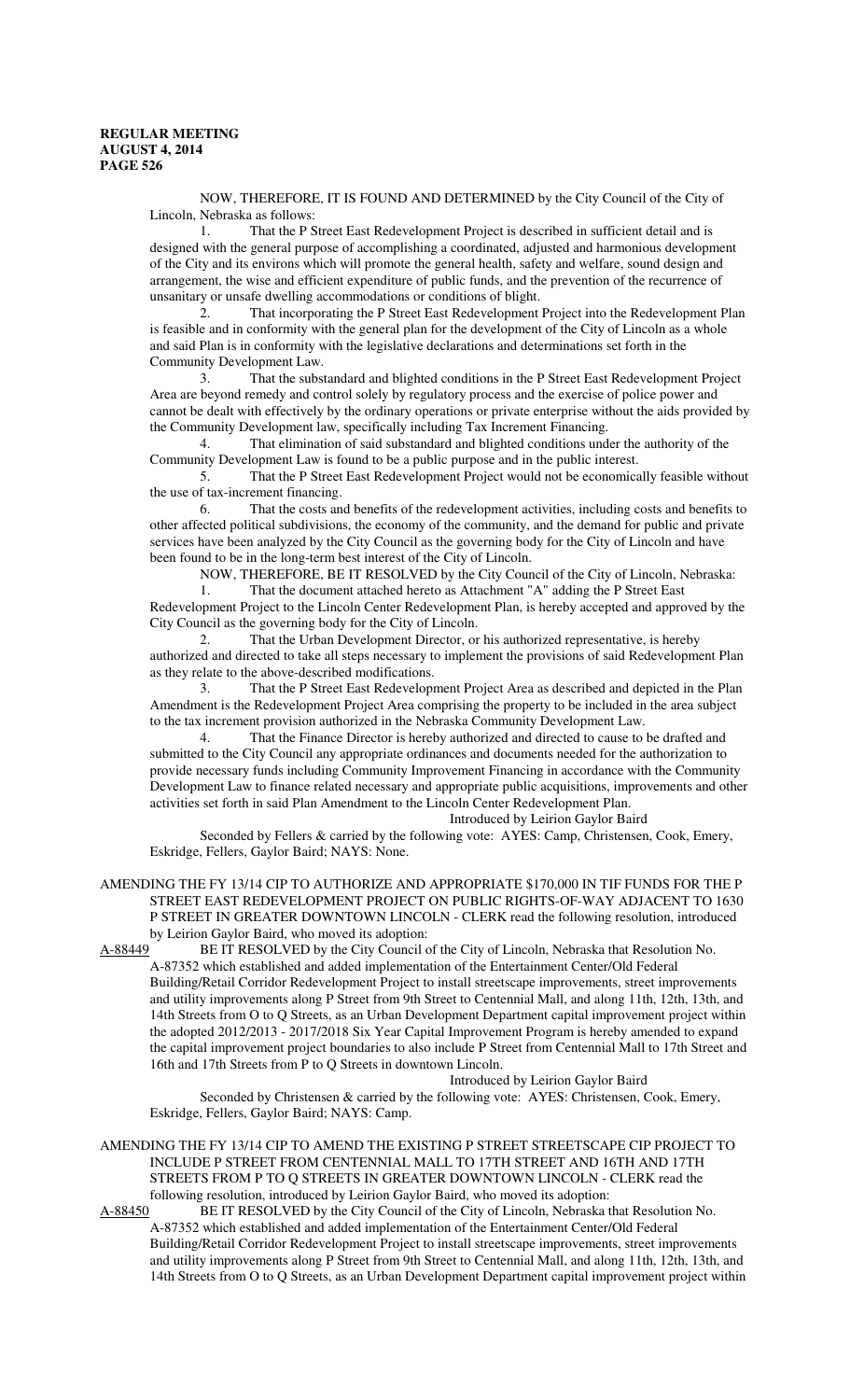the adopted 2012/2013 - 2017/2018 Six Year Capital Improvement Program is hereby amended to expand the capital improvement project boundaries to also include P Street from Centennial Mall to 17th Street and 16th and 17th Streets from P to Q Streets in downtown Lincoln.

Introduced by Leirion Gaylor Baird

Seconded by Christensen & carried by the following vote: AYES: Camp, Christensen, Cook, Emery, Eskridge, Fellers, Gaylor Baird; NAYS: None.

APPROVING THE LABOR CONTRACT BETWEEN THE CITY OF LINCOLN AND THE PUBLIC ASSOCIATION OF GOVERNMENT EMPLOYEES (PAGE) TO BE EFFECTIVE AUGUST 14, 2014 THROUGH AUGUST 31, 2016 - CLERK read the following resolution, introduced by Leirion Gaylor Baird, who moved its adoption:

A-88451 BE IT RESOLVED by the City Council of the City of Lincoln, Nebraska:

That the attached labor contract between the City of Lincoln and the Public Association of Government Employees (PAGE), to be effective August 14, 2014 through August 31, 2016 is hereby approved, and the Mayor is authorized to execute the same on behalf of the City.

Introduced by Leirion Gaylor Baird

Seconded by Christensen & carried by the following vote: AYES: Camp, Christensen, Cook, Emery, Eskridge, Fellers, Gaylor Baird; NAYS: None.

## **ORDINANCES - 3<sup>RD</sup>** READING & RELATED RESOLUTIONS (as required)

CREATING WATER DISTRICT 1207 FOR THE PURPOSE OF CONSTRUCTING A 6-INCH WATER MAIN IN GOODHUE BLVD. FROM A STREET TO B STREET AND ASSESSING THE COSTS THEREOF AGAINST THE BENEFITTED PROPERTIES - CLERK read an ordinance, introduced by Trent Fellers, creating Water District 1207, designating the real estate to be benefitted, providing for assessment of the costs of the improvements constructed therein, providing for the acquisition of easements and additional right-of-way, if necessary, and repealing all ordinances or parts of ordinances in conflict herewith, the third time.

FELLERS Moved to pass the ordinance as read.

Seconded by Christensen and carried by the following vote: AYES: Camp, Christensen, Cook, Emery, Eskridge, Fellers, Gaylor Baird; NAYS: None.

The ordinance, being numbered **#20053**, is recorded in Ordinance Book #209, Page .

APPROVING THE 1100 Y STREET REDEVELOPMENT AGREEMENT BETWEEN THE CITY OF LINCOLN AND 1100 Y STREET, LLC RELATING TO THE REDEVELOPMENT OF PROPERTY GENERALLY LOCATED AT Y STREET FROM 10TH STREET TO 12TH STREET, AND NORTH OF Y STREET TO THE EXISTING EAST-WEST ALLEY, FOR CONSTRUCTION OF A MULTI-STORY APARTMENT COMPLEX CONTAINING APPROXIMATELY 126 UNITS. (RELATED ITEMS: 14R-194, 14R-195, 14-83, 14-84) - CLERK read the following resolution, introduced by Trent Fellers, who moved its adoption:

A-88452 BE IT RESOLVED by the City Council of the City of Lincoln, Nebraska:

That the attached City of Lincoln Redevelopment Agreement for 1100 Y Street, between the City of Lincoln, Nebraska and 1100 Y Street, LLC relating to the redevelopment of property generally located at Y Street from 10th Street to 12th Street, and north of Y Street to the existing east-west alley, located between Y Street and Charleston Street, for construction of a multi-story apartment building containing approximately 126 units, upon the terms and conditions set forth in said Redevelopment Agreement, which is attached hereto marked as Attachment "A", is hereby approved and the Mayor is authorized to execute the same on behalf of the City of Lincoln.

The City Clerk is directed to transmit one fully executed original and one copy of said Agreement to Wynn Hjermstad, Urban Development Department for transmittal to the parties.

Introduced by Trent Fellers

Seconded by Christensen & carried by the following vote: AYES: Camp, Christensen, Cook, Emery, Eskridge, Fellers, Gaylor Baird; NAYS: None.

AMENDING THE FY 13/14 CIP TO AUTHORIZE AND APPROPRIATE \$1,600,000 IN TIF FUNDS FOR THE 1100 Y STREET REDEVELOPMENT PROJECT ON PROPERTY GENERALLY LOCATED AT Y STREET FROM 10TH STREET TO 12TH STREET, AND NORTH OF Y STREET TO THE EXISTING EAST-WEST ALLEY. (RELATED ITEMS: 14R-194, 14R-195, 14-83, 14-84) - CLERK read the following resolution, introduced by Trent Fellers, who moved its adoption:<br>A-88453 A Resolution amending the schedule of Capital Improvement Proj

A Resolution amending the schedule of Capital Improvement Projects for the Fiscal Year beginning September 1, 2013 within the Capital Improvement Program adopted by and attached to Resolution No. A-86975 as Schedule 5 and amended by Resolution A-87532 to establish development of the 1100 Y Street Redevelopment Project (an approved project in the Antelope Valley Redevelopment Plan to construct a multi-story apartment complex) as a capital improvement project within the adopted Capital Improvement Program for Fiscal Year 2013-14; and transferring and establishing appropriations for said Capital Improvement Project.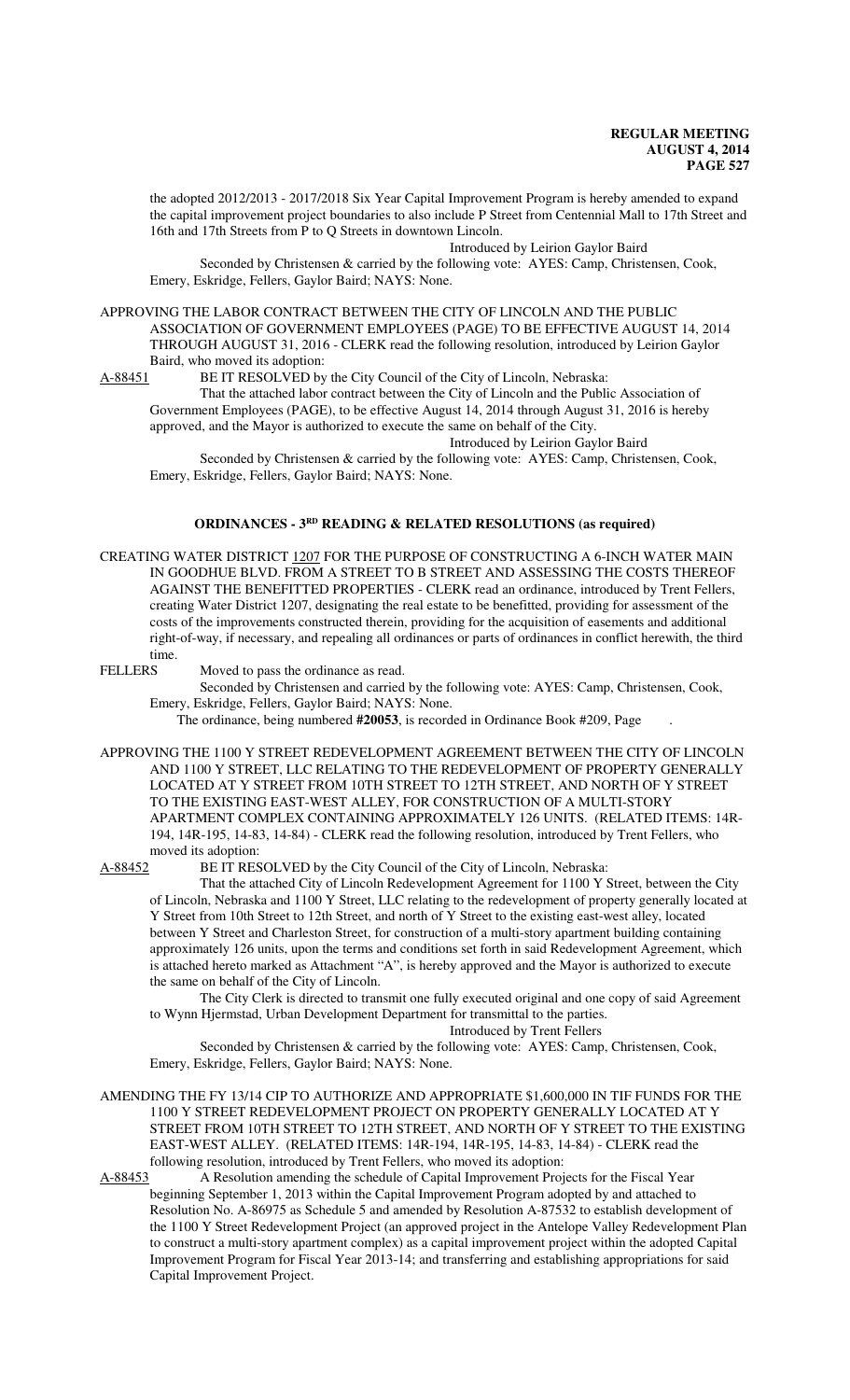NOW, THEREFORE, BE IT RESOLVED by the City Council of the City of Lincoln, Nebraska: 1. That the implementation of the Antelope Valley Redevelopment Plan and 1100 Y Street Park Redevelopment Project, for the construction of a multi-story apartment complex with approximately 126 units located at 1100 Y Street within the Project Area, is hereby established and added to the Urban Development Department's list of Fiscal Year 2013-14 capital improvement projects within the Capital Improvement Program adopted by and attached to Resolution No. A-86975 as Schedule 5 as amended by Resolution A-87532.

2. That the City Council hereby appropriates and directs the Finance Director to make the necessary adjustments to the biennial budget to designate \$1,600,000.00 from Tax Increment Financing funds in Fiscal Year 2013-14 to be used toward development of the 1100 Y Street Redevelopment Project. Introduced by Trent Fellers

Seconded by Christensen & carried by the following vote: AYES: Camp, Christensen, Cook, Emery, Eskridge, Fellers, Gaylor Baird; NAYS: None.

## AUTHORIZING THE ISSUANCE OF TAX ALLOCATION BONDS FOR THE 1100 Y STREET

 REDEVELOPMENT PROJECT. (RELATED ITEMS: 14R-194, 14R-195, 14-83, 14-84) - CLERK read an ordinance, introduced by Trent Fellers, authorizing and providing for the issuance of City of Lincoln, Nebraska Tax Allocation Bonds, Notes or Other Obligations, in one or more taxable or tax-exempt series, in an aggregate principal amount not to exceed \$1,600,000 for the purpose of (1) paying the costs of acquiring, purchasing, constructing, reconstructing, improving, extending, rehabilitating, installing, equipping, furnishing and completing certain improvements within the City's  $11<sup>th</sup>$  & Y Redevelopment area, including acquiring any real estate and/or interest in real estate in connection therewith, and (2) paying the costs of issuance thereof; prescribing the form and certain details of the bonds, notes or other obligations; pledging certain tax revenue and other revenue to the payment of the principal of and interest on the bonds, notes or other obligations as the same become due; limiting payment of the bonds, notes or other obligations to such tax revenues; creating and establishing funds and accounts; delegating, authorizing and directing the Finance Director to exercise his independent discretion and judgment in determining and finalizing certain terms and provisions of the bonds, notes or other obligations not specified herein; taking other actions and making other covenants and agreements in connection with the foregoing; and related matters, the third

# time.<br>FELLERS

Moved to pass the ordinance as read.

Seconded by Christensen and carried by the following vote: AYES: Camp, Christensen, Cook, Emery, Eskridge, Fellers, Gaylor Baird; NAYS: None.

The ordinance, being numbered **#20054**, is recorded in Ordinance Book #209, Page .

APPROVING A LEASE BETWEEN THE CITY OF LINCOLN AND 1100 Y STREET, LLC FOR THE USE OF A CITY OWNED PARKING LOT TO BE USED FOR CONSTRUCTION STAGING DURING CONSTRUCTION OF THE 1100 Y STREET REDEVELOPMENT PROJECT. (RELATED ITEMS: 14R-194, 14R-195, 14-83, 14-84) - PRIOR to reading:

- FELLERS Moved Motion to Amend #1 to amend Bill 14-84 in the following manner:
	- 1. Substitute the attached Substitute Lease Agreement [Attachment A] for the Lease Agreement currently attached to Bill No. 14-84.

Seconded by Christensen and carried by the following vote: AYES: Camp, Christensen, Cook, Emery, Eskridge, Fellers, Gaylor Baird; NAYS: None.

CLERK Read an ordinance, introduced by Trent Fellers, accepting and approving the Lease Agreement between the City of Lincoln, Nebraska and 1100 Y Street, LLC for the lease of City owned property generally located east of the intersection of 12<sup>th</sup> and Charleston Streets for approximately a one year term to be used for construction staging during construction of the 1100 Y Street Project, the third time.<br>FELLERS Moved to pass the ordinance as read.

Moved to pass the ordinance as read.

Seconded by Christensen and carried by the following vote: AYES: Camp, Christensen, Cook, Emery, Eskridge, Fellers, Gaylor Baird; NAYS: None.

The ordinance, being numbered **#20055**, is recorded in Ordinance Book #209, Page .

## **ORDINANCES - 1ST READING & RELATED RESOLUTIONS (as required)**

AMENDING SECTION 5.41.050 OF THE LINCOLN MUNICIPAL CODE RELATING TO PERMIT FEES FOR SALVAGE, RECYCLING, OR COMPOSTING OPERATIONS TO PROVIDE THAT THE CITY COUNCIL MAY, BY RESOLUTION, ESTABLISH OR REVISE SUCH FEES AND TO CLARIFY THE USE AND COLLECTION OF SUCH FEES - CLERK read an ordinance, introduced by Jon Camp, amending Section 5.41.040 of the Lincoln Municipal Code relating to permit fees for salvage, recycling, or composting operations to provide that the City Council may, by resolution, establish or revise such fees and to clarify the use and collection of such fees; and repealing Section 5.41.050 of the Lincoln Municipal Code as hitherto existing, the first time.

AMENDING SECTION 8.06.145 OF THE LINCOLN MUNICIPAL CODE RELATING TO OPEN BURNING PERMITS TO PROVIDE THAT THE CITY COUNCIL MAY, BY RESOLUTION, ESTABLISH OR REVISE THE FEES FOR SUCH PERMITS - CLERK read an ordinance, introduced by Jon Camp,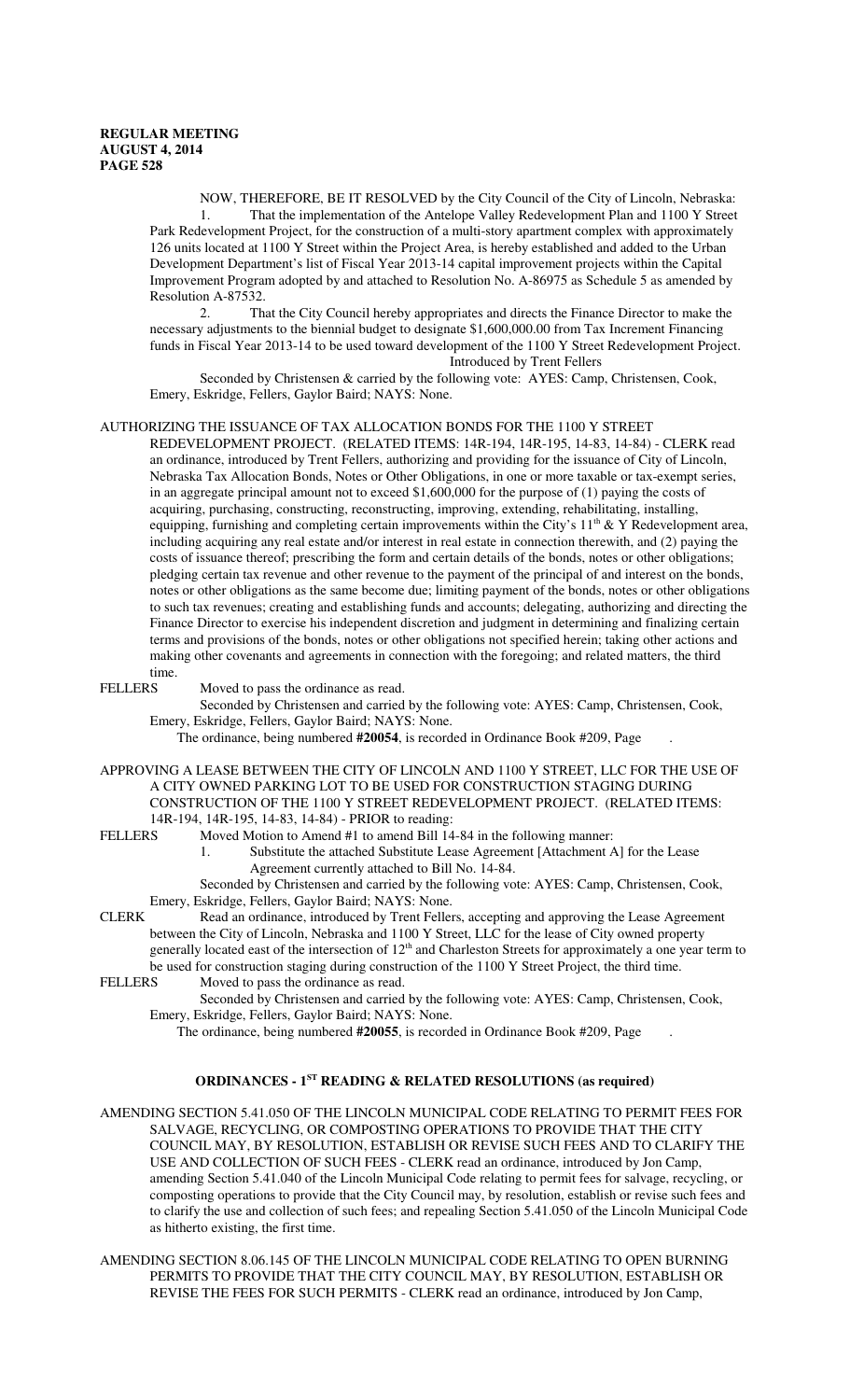amending Section 8.06.145 of the Lincoln Municipal Code relating to open burning permits to provide that the City Council may, by resolution, establish or revise the fees for such permits; and repealing Section 8.06.145 of the Lincoln Municipal Code as hitherto existing, the first time.

AMENDING CHAPTER 8.08 OF THE LINCOLN MUNICIPAL CODE (BODY ART ESTABLISHMENTS) BY AMENDING SECTION 8.08.060 RELATING TO PERMIT FEES FOR BODY ART ESTABLISHMENTS, SECTION 8.08.150 RELATING TO PERMIT FEES FOR BODY ART PRACTITIONERS, AND SECTION 8.08.350 RELATING TO REINSTATEMENT FEES TO AUTHORIZE THE CITY COUNCIL, BY RESOLUTION, TO ESTABLISH OR REVISE SUCH FEES - CLERK read an ordinance, introduced by Jon Camp, amending Chapter 8.08 of the Lincoln Municipal Code (Body Art Establishments) by amending Section 8.08.060 relating to permit fees for body art establishments, Section 8.08.150 relating to permit fees for body art practitioners, and Section 8.08.350 relating to reinstatement fees to provide that the City Council may, by resolution, establish or revise such fees; and repealing Sections 8.08.060, 8.08.150, and 8.08.350 of the Lincoln Municipal Code as hitherto existing, the first time.

AMENDING CHAPTER 8.14 OF THE LINCOLN MUNICIPAL CODE (CHILD CARE PROGRAMS) BY AMENDING SECTION 8.14.037 RELATING TO FEES FOR PLAN REVIEW AND CERTIFICATES OF COMPLIANCE FOR CHILD CARE PROGRAMS, AND SECTION 8.14.150 RELATING TO THE REINSTATEMENT FEE FOR SUSPENDED CERTIFICATES OF COMPLIANCE, TO AUTHORIZE THE CITY COUNCIL TO ESTABLISH OR REVISE SUCH FEES BY RESOLUTION - CLERK read an ordinance, introduced by Jon Camp, amending Chapter 8.14 of the Lincoln Municipal Code (Child Care Programs) by amending Section 8.14.037 relating to fees for plan review and certificates of compliance for child care programs, and Section 8.14.150 relating to the reinstatement fee for suspended certificates of compliance, to authorize the City Council to establish or revise such fees by resolution; and repealing Sections 8.14.037 and 8.14.150 of the Lincoln Municipal Code as hitherto existing, the first time.

AMENDING CHAPTER 8.20 OF THE LINCOLN MUNICIPAL CODE (LINCOLN FOOD CODE) BY AMENDING SECTION 8.20.150 RELATING TO PERMIT FEES FOR FOOD ESTABLISHMENTS, SECTION 8.20.170 RELATING TO REINSTATEMENT FEES, AND SECTION 8.20.230 RELATING TO PERMIT FEES FOR FOOD HANDLERS AND FOOD MANAGERS TO PROVIDE THAT THE CITY COUNCIL MAY, BY RESOLUTION, ESTABLISH OR REVISE SUCH FEES - CLERK read an ordinance, introduced by Jon Camp, amending Chapter 8.20 of the Lincoln Municipal Code (Lincoln Food Code) by amending Section 8.20.150 relating to permit fees for food establishments, Section 8.20.170 relating to reinstatement fees, and Section 8.20.230 relating to permit fees for food handlers and food managers to provide that the City Council may, by resolution, establish or revise such fees; and repealing Sections 8.20.150, 8.20.170, and 8.20.230 of the Lincoln Municipal Code as hitherto existing, the first time.

- AMENDING SECTION 8.24.150 OF THE LINCOLN MUNICIPAL CODE RELATING TO VARIANCES OF THE NOISE CONTROL ORDINANCE TO PROVIDE THAT THE CITY COUNCIL MAY, BY RESOLUTION, ESTABLISH AND REVISE THE FEES CHARGED BY THE CITY FOR NOISE VARIANCES - CLERK read an ordinance, introduced by Jon Camp, amending Section 8.24.150 of the Lincoln Municipal Code relating to variances of the Noise Control Ordinance to provide that the City Council may, by resolution, establish and revise the fees charged by the City for noise variances, and repealing Section 8.24.150 of the Lincoln Municipal Code as hitherto existing, the first time.
- AMENDING CHAPTER 8.38 OF THE LINCOLN MUNICIPAL CODE (PUBLIC SWIMMING POOLS) BY AMENDING SECTION 8.38.090 RELATING TO PERMIT FEES FOR SWIMMING POOLS AND SECTION 8.38.097 RELATING TO FEES FOR LINCOLN SWIMMING POOL OPERATOR CERTIFICATES AND LINCOLN POOL WATER QUALITY TESTER CERTIFICATES TO PROVIDE THAT THE CITY COUNCIL MAY, BY RESOLUTION, ESTABLISH OR REVISE SUCH FEES - CLERK read an ordinance, introduced by Jon Camp, amending Chapter 8.38 of the Lincoln Municipal Code (Public Swimming Pools) by amending Section 8.38.090 relating to permit and variance fees for swimming pools, and Section 8.38.097 relating to fees for Lincoln Swimming pool operator certificates and Lincoln pool water quality tester certificates to provide that the City Council may, by resolution, establish or revise such fees; and repealing Sections 8.38.090 and 8.38.097 of the Lincoln Municipal Code as hitherto existing, the first time.
- AMENDING SECTION 8.44.070 OF THE LINCOLN MUNICIPAL CODE RELATING TO WATER WELL PERMITS TO PROVIDE THAT THE CITY COUNCIL MAY, BY RESOLUTION, ESTABLISH OR REVISE WATER WELL PERMIT AND VARIANCE FEES - CLERK read an ordinance, introduced by Jon Camp, amending Section 8.44.070 of the Lincoln Municipal Code relating to water well permits to provide that the City Council may, by resolution, establish or revise water well permit and variance fees; and repealing Section 8.44.070 of the Lincoln Municipal Code as hitherto existing, the first time.
- AMENDING SECTION 24.38.070 OF THE LINCOLN MUNICIPAL CODE RELATING TO FEES FOR ONSITE WASTEWATER TREATMENTS SYSTEMS TO PROVIDE THAT THE CITY COUNCIL MAY, BY RESOLUTION, ESTABLISH OR REVISE VARIOUS FEES RELATED TO ONSITE WASTEWATER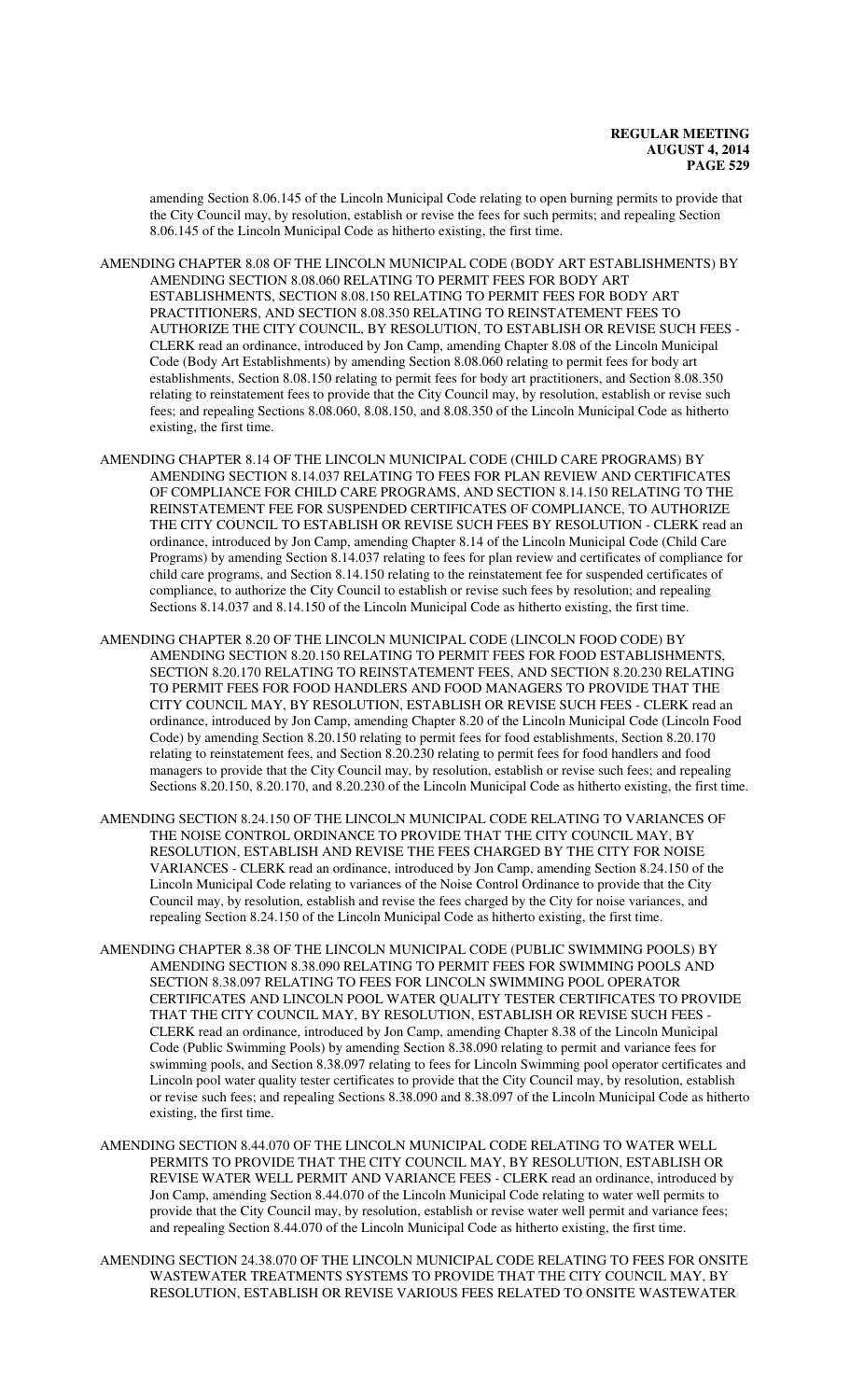TREATMENT SYSTEMS - CLERK read an ordinance, introduced by Jon Camp, amending Section 24.38.070 of the Lincoln Municipal Code relating to fees for onsite wastewater treatments systems to provide that the City Council may, by resolution, establish or revise various fees related to onsite wastewater treatment systems; and repealing Section 24.38.070 of the Lincoln Municipal Code as hitherto existing, the first time.

AMENDING CHAPTER 24.42 OF THE LINCOLN MUNICIPAL CODE (REGULATION OF PROPERTY TRANSFERS WITH ON-SITE WASTEWATER TREATMENT SYSTEMS) BY AMENDING SECTION 24.42.110 TO PROVIDE THAT THE CITY COUNCIL MAY, BY RESOLUTION, ESTABLISH OR REVISE FEES FOR THE EVALUATION AND REVIEW OF PROPERTY TRANSFER INSPECTOR REPORTS AND FOR VARIOUS PROPERTY TRANSFER INSPECTOR PERMITS - CLERK read an ordinance, introduced by Jon Camp, amending Chapter 24.42 of the Lincoln Municipal Code (Regulation of Property Transfers with On-site Wastewater Treatment Systems) by amending Section 24.42.110 to provide that the City Council may, by resolution, establish or revise fees for the evaluation and review of property transfer inspector reports and for various property transfer inspector permits; and repealing Section 24.42.110 of the Lincoln Municipal Code as hitherto existing, the first time.

- AMENDING CHAPTER 3.04 OF THE LINCOLN MUNICIPAL CODE RELATING TO REVENUE AND FINANCE, GENERAL PROVISIONS, BY ADDING A NEW SECTION 3.04.080 ENTITLED "TAX INCREMENT FINANCING - ADMINISTRATIVE FEE" TO PROVIDE FOR AN ADMINISTRATIVE FEE TO BE PAID TO THE CITY OF LINCOLN TO REIMBURSE THE CITY OF LINCOLN FOR ITS ADMINISTRATIVE EXPENSES IN CONNECTION WITH THE APPROVAL AND ADMINISTRATION OF REDEVELOPMENT PROJECT WHICH UTILIZE TAX INCREMENT FINANCING UNDER THE NEBRASKA COMMUNITY DEVELOPMENT LAW - CLERK read an ordinance, introduced by Jon Camp, amending Chapter 3.04 of the Lincoln Municipal Code relating to Revenue and Finance, General Provisions, by adding a new section numbered 3.04.080 entitled "Tax Increment Financing - Administrative Fee" to provide for an administrative fee to be paid to the City of Lincoln to reimburse its administrative expenses in connection with the approval and administration of Redevelopment Projects which utilize tax increment financing under the Nebraska Community Development Law, the first time.
- AMENDING TITLES 19 AND 20 OF THE LINCOLN MUNICIPAL CODE RELATING TO FIRE PREVENTION AND THE BUILDING CODE, RESPECTIVELY, TO INCREASE CERTAIN FEES WITHIN THE CHAPTER 19.03, THE FIRE CODE, BY AMENDING SECTION 19.03.090 TO INCREASE THE BUREAU OF FIRE PREVENTION PLAN REVIEW AND INSPECTION FEE AND SECTION 19.03.100 TO INCREASE PERMIT FEES; AMENDING CHAPTER 20.08, THE LINCOLN BUILDING CODE, BY AMENDING SECTION 20.08.090 TO INCREASE THE PERMIT FEES AND MISCELLANEOUS FEES SET FORTH IN SAID SECTION; AND AMENDING CHAPTER 20.12, THE LINCOLN RESIDENTIAL BUILDING CODE BY AMENDING SECTION 20.12.060 TO INCREASE RESIDENTIAL PERMIT FEES SET FORTH IN SAID SECTION - CLERK read an ordinance, introduced by Jon Camp, amending Titles 19 and 20 of the Lincoln Municipal Code relating to Fire Prevention and the Building Code, respectively, to increase certain fees within the Chapter 19.03, the Fire Code, by amending Section 19.03.090 to increase the Bureau of Fire Prevention Plan Review and Inspection Fee and Section 19.03.100 to increase permit fees; amending Chapter 20.08, the Lincoln Building Code, by amending Section 20.08.090 to increase the permit fees and miscellaneous fees set forth in said section; amending Chapter 20.12, the Lincoln Residential Building Code by amending Section 20.12.060 to increase residential permit fees set forth in said section; and repealing Sections 19.03.090, 19.03.100, 20.08.090, and 20.12.060 of the Lincoln Municipal Code as hitherto existing, the firs time.
- AMENDING SECTION 8.32.150 OF THE LINCOLN MUNICIPAL CODE TO INCREASE THE OCCUPATION TAX IMPOSED ON REFUSE HAULERS EFFECTIVE SEPTEMBER 1, 2015 FROM \$9.00 PER TON TO \$11.00 PER TON - CLERK read an ordinance, introduced by Jon Camp, amending Section 8.32.150 of the Lincoln Municipal Code relating to the occupation tax imposed on refuse haulers to increase said occupation tax, effective September 1, 2015, from \$9.00 to \$11.00 per ton; and repealing Section 8.32.150 of the Lincoln Municipal Code as hitherto existing, the first time.

## **RESOLUTIONS - 1ST READING**

- APPROVING THE ONE & SIX YEAR STREET & HIGHWAY PROGRAM, THE 2014-2016 CITY OF LINCOLN BIENNIAL OPERATING BUDGET AND THE CAPITAL IMPROVEMENT PROGRAM FOR FY 2014-2016.
- APPROVING THE UPDATED FEES ASSOCIATED WITH LINCOLN MUNICIPAL CODE CHAPTER 5.41 SALVAGE, RECYCLING, AND COMPOSTING OPERATIONS, INCLUDING SALVAGE OPERATIONS, RECYCLING PROCESSING CENTER OPERATIONS, RECYCLING CENTER OPERATIONS, RECYCLABLES DROP-OFF OPERATIONS AND COMMERCIAL COMPOSTING OPERATIONS. **(ACTION DATE: 9/8/14)**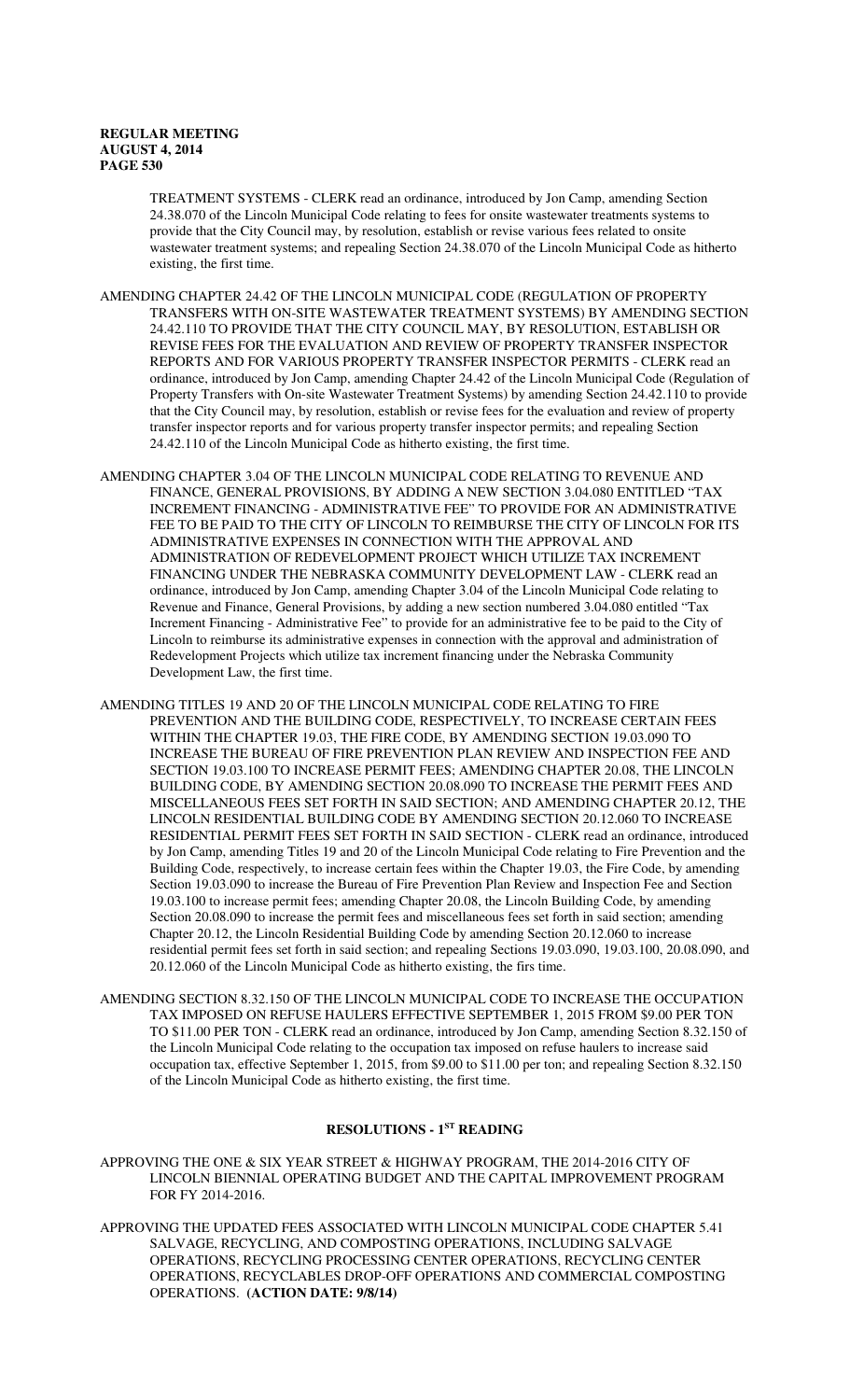- APPROVING THE UPDATED FEES ASSOCIATED WITH LINCOLN MUNICIPAL CODE CHAPTER 8.06 AIR POLLUTION, INCLUDING OPEN BURNING PERMITS. **(ACTION DATE: 9/8/14)**
- APPROVING THE UPDATED FEES ASSOCIATED WITH LINCOLN MUNICIPAL CODE CHAPTER 8.08 BODY ART ESTABLISHMENTS, INCLUDING BODY ART ESTABLISHMENT PERMITS, BODY ART PRACTITIONER PERMITS, AND REINSTATEMENT FEES. **(ACTION DATE: 9/8/14)**
- APPROVING THE UPDATED FEES ASSOCIATED WITH LINCOLN MUNICIPAL CODE CHAPTER 8.14 CHILD CARE PROGRAMS, INCLUDING PLAN REVIEW FOR NEW PROGRAMS, FEE FOR CERTIFICATE OF COMPLIANCE (INITIAL AND RENEWAL), AND SUSPENDED CERTIFICATE OF COMPLIANCE REINSTATEMENT FEE. **(ACTION DATE: 9/8/14)**
- APPROVING THE UPDATED FEES ASSOCIATED WITH LINCOLN MUNICIPAL CODE CHAPTER 8.20 LINCOLN FOOD CODE, INCLUDING FOOD ESTABLISHMENT PERMITS, MOBILE FOOD UNITS, FOOD CATERING SERVICES, TEMPORARY FOOD ESTABLISHMENTS, REINSTATEMENT FEES, FOOD HANDLER AND FOOD MANAGER PERMIT FEES. **(ACTION DATE: 9/8/14)**
- APPROVING THE UPDATED FEES ASSOCIATED WITH LINCOLN MUNICIPAL CODE CHAPTER 8.24 NOISE CONTROL, INCLUDING NOISE VARIANCES. **(ACTION DATE: 9/8/14)**
- ADOPTING INCREASED FEES FOR SPECIAL WASTE PERMITS AS AUTHORIZED UNDER SECTION 8.32.090 OF THE LINCOLN MUNICIPAL CODE. **(ACTION DATE: 9/8/14)**
- APPROVING THE UPDATED FEES ASSOCIATED WITH LINCOLN MUNICIPAL CODE CHAPTER 8.38 PUBLIC SWIMMING POOLS, INCLUDING SWIMMING POOL PERMIT FEES, NEW PERMIT/PLAN REVIEW, RENEWAL, ADDITIONAL SPA, LINCOLN SWIMMING POOL OPERATOR AND LINCOLN POOL WATER QUALITY TESTER CERTIFICATE FEES. **(ACTION DATE: 9/8/14)**
- APPROVING THE UPDATED FEES ASSOCIATED WITH LINCOLN MUNICIPAL CODE CHAPTER 8.44 WATER WELLS, INCLUDING WATER WELL CONSTRUCTION PERMITS, ANNUAL WATER WELL PERMITS, WATER WELL REPAIR PERMIT AND VARIANCE APPLICATION. **(ACTION DATE: 9/8/14)**
- APPROVING THE UPDATED FEES ASSOCIATED WITH LINCOLN MUNICIPAL CODE CHAPTER 24.38 ONSITE WASTEWATER TREATMENT SYSTEMS, INCLUDING ONSITE WASTEWATER TREATMENT SYSTEM CONSTRUCTION PERMIT, ONSITE WASTEWATER SYSTEM REPAIR PERMIT, LIQUID WASTE HAULERS CLEANER'S PERMIT, REGISTRATION CERTIFICATE FOR MASTER INSTALLER, JOURNEYMAN INSTALLER, INSPECTOR, SOIL EVALUATOR, AND MULTIPLE CATEGORY, PERMIT EXTENSION FEE, VARIANCE FEE, REINSTATEMENT FEE, AND DEVELOPMENT AREA REVIEW FEES WHICH INCLUDES A BASE FEE, PER LOT FEE AND A MAXIMUM COMBINED BASE AND PER LOT FEE. **(ACTION DATE: 9/8/14)**
- APPROVING THE UPDATED FEES ASSOCIATED WITH LINCOLN MUNICIPAL CODE CHAPTER 24.24 REGULATION OF PROPERTY TRANSFERS WITH ONSITE SYSTEMS CODE, INCLUDING EVALUATION AND REVIEW OF PROPERTY TRANSFER INSPECTOR REPORTS, PROPERTY TRANSFER INSPECTOR PERMIT FEES WHICH INCLUDES ONSITE WASTEWATER TREATMENT SYSTEM PROPERTY TRANSFER INSPECTOR (OWWTS), ONSITE WASTE SUPPLY SYSTEM PROPERTY TRANSFER INSPECTOR (OWSS) OR BOTH THE OWWTS AND OWSS PERMITS. **(ACTION DATE: 9/8/14)**
- AMENDING THE LINCOLN-LANCASTER COUNTY AIR POLLUTION CONTROL REGULATIONS AND STANDARDS, ARTICLE 1, SECTION 6, TO INCREASE FEES FOR REQUIRED SERVICES TO BUSINESS AND INDUSTRY. **(ACTION DATE: 9/8/14)**
- ADOPTING INCREASED FEES FOR CONDUCTING NATIONAL POLLUTANT DISCHARGE ELIMINATION SYSTEM (NPDES) STORMWATER PERMIT COMPLIANCE INSPECTIONS AT REGULATED INDUSTRIAL FACILITIES AS AUTHORIZED UNDER SECTION 28.02.070 OF THE LINCOLN MUNICIPAL CODE. **(ACTION DATE: 9/8/14)**
- APPROVING A CONTRACT AGREEMENT BETWEEN THE CITY OF LINCOLN AND LINCOLN WINWATER WORKS COMPANY FOR THE ANNUAL SUPPLY OF FABRICATED TAPPING SLEEVES FOR LINCOLN WATER SYSTEM DISTRIBUTION SHOP, PURSUANT TO BID NO. 14- 167, FOR A TWO YEAR TERM WITH THE OPTION TO RENEW FOR ONE ADDITIONAL TWO YEAR TERM.